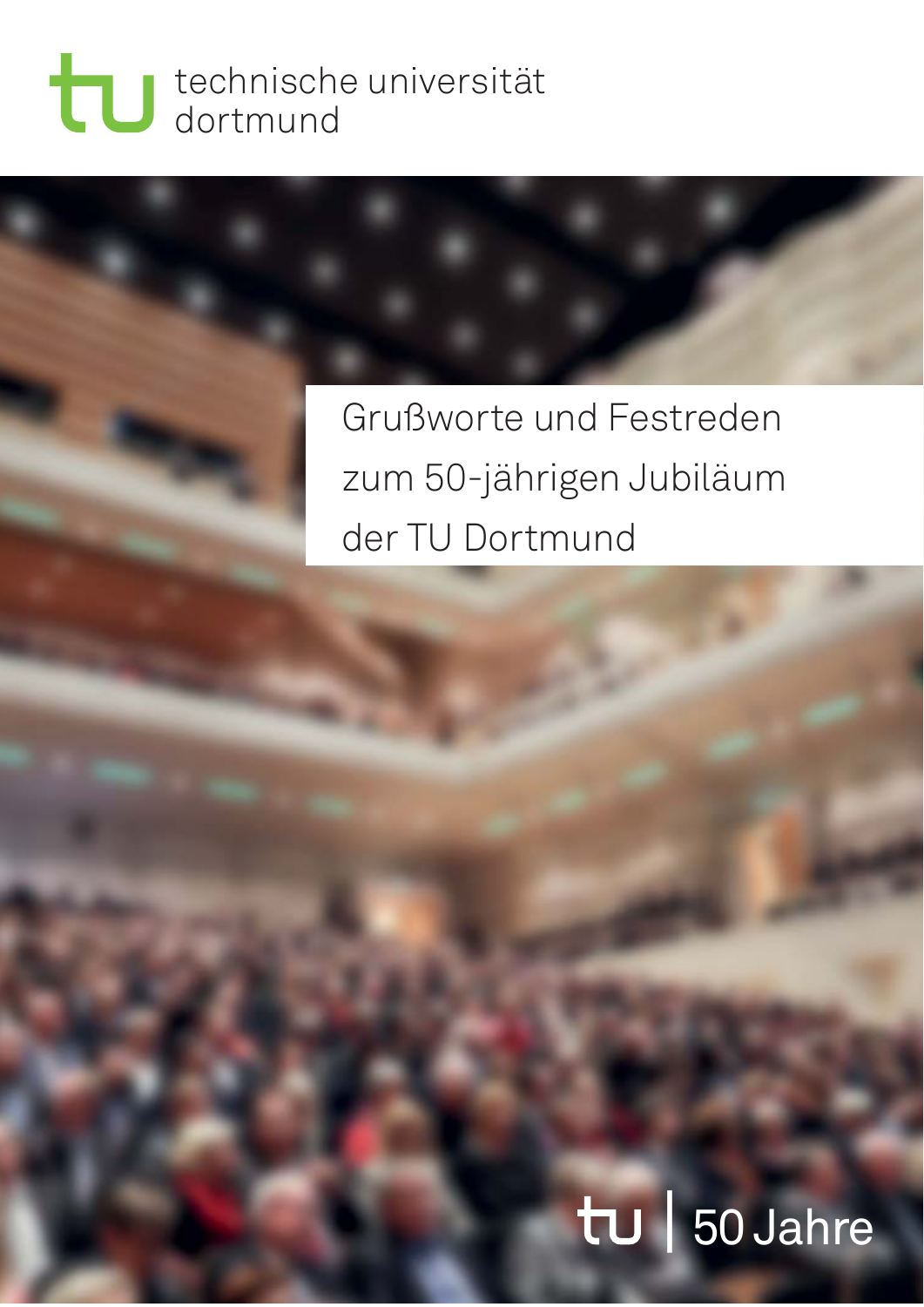

### 50 Jahre Technische Universität Dortmund

Mit einem Festakt im Konzerthaus Dortmund hat die Technische Universität Dortmund am 16. Dezember 2018 ihr 50-jähriges Gründungsjubiläum gefeiert. Am Vormittag verlieh die Universität die Ehrendoktorwürde an den Präsidenten des Europäischen Rates, S.E. Donald Tusk. In diesem Booklet fi nden Sie eine Auswahl der Redemanuskripte anlässlich beider Veranstaltungen zum Nachlesen. Es gilt das gesprochene Wort.

#### Verleihung der Ehrendoktorwürde an S.E. Donald Tusk

• Prof. Dr. Ursula Gather, Rektorin der TU Dortmund, begrüßte die rund 700 Gäste im Audimax und verlieh Donald Tusk die Ehrendoktorwürde für seine europapolitischen Verdienste sowie für seinen Beitrag zur europäischen Wertedebatte. ............................................ S. 6

• Prof. Dr. Rita Süssmuth, Bundestagspräsidentin a.D. und ehemals Professorin der TU Dortmund, würdigte in ihrer Laudatio Donald Tusk für sein langjähriges En gagement in der politischen Szene Polens und sein leidenschaftliches Engagement für die Europäische Union. ................................................ S. 9 • Donald Tusk, Präsident des Europäischen Rates, dankte der TU Dortmund für die Auszeichnung. .................... S. 15

#### Festakt anlässlich des 50. Gründungsjubiläums der TU Dortmund

• Prof. Dr. Ursula Gather begrüßte die über 1.000 Gäste im Konzerthaus Dortmund. .............................................. S. 24

• Guido Baranowski, Vorstandsvorsitzender der Gesellschaft der Freunde (GdF) der TU Dortmund e. V., schenkte der Universität im Namen der GdF zum Geburtstag ein neues Gästehaus für internationale Gastwissenschaftlerinnen und Gastwissenschaftler. ...... S. 29

• Gratulationen zum Jubiläum: Bundesbildungsministerin Anja Karliczek, NRW-Ministerpräsident Armin Laschet sowie Dortmunds Oberbürgermeister Ullrich Sierau. ............................ ab S. 30

• Präsident Donald Tusk hielt eine bewegende Festrede. .................... S. 32

Für die musikalische Umrahmung des Festaktes sorgten das Studentenorchester Dortmund und der Universitätschor Dortmund. Die Verleihung der Ehrendoktorwürde wurde von Jona Kümper musikalisch begleitet.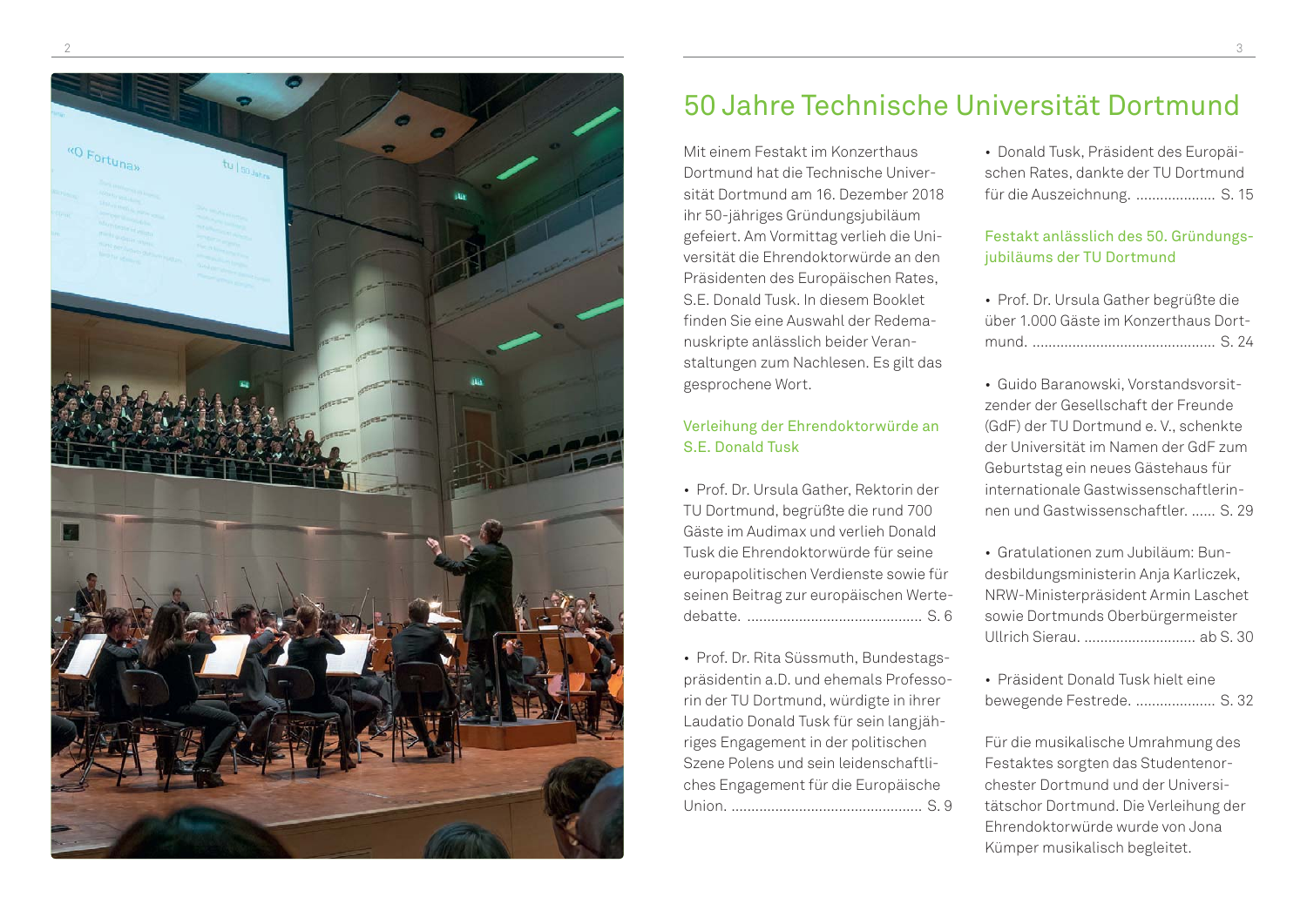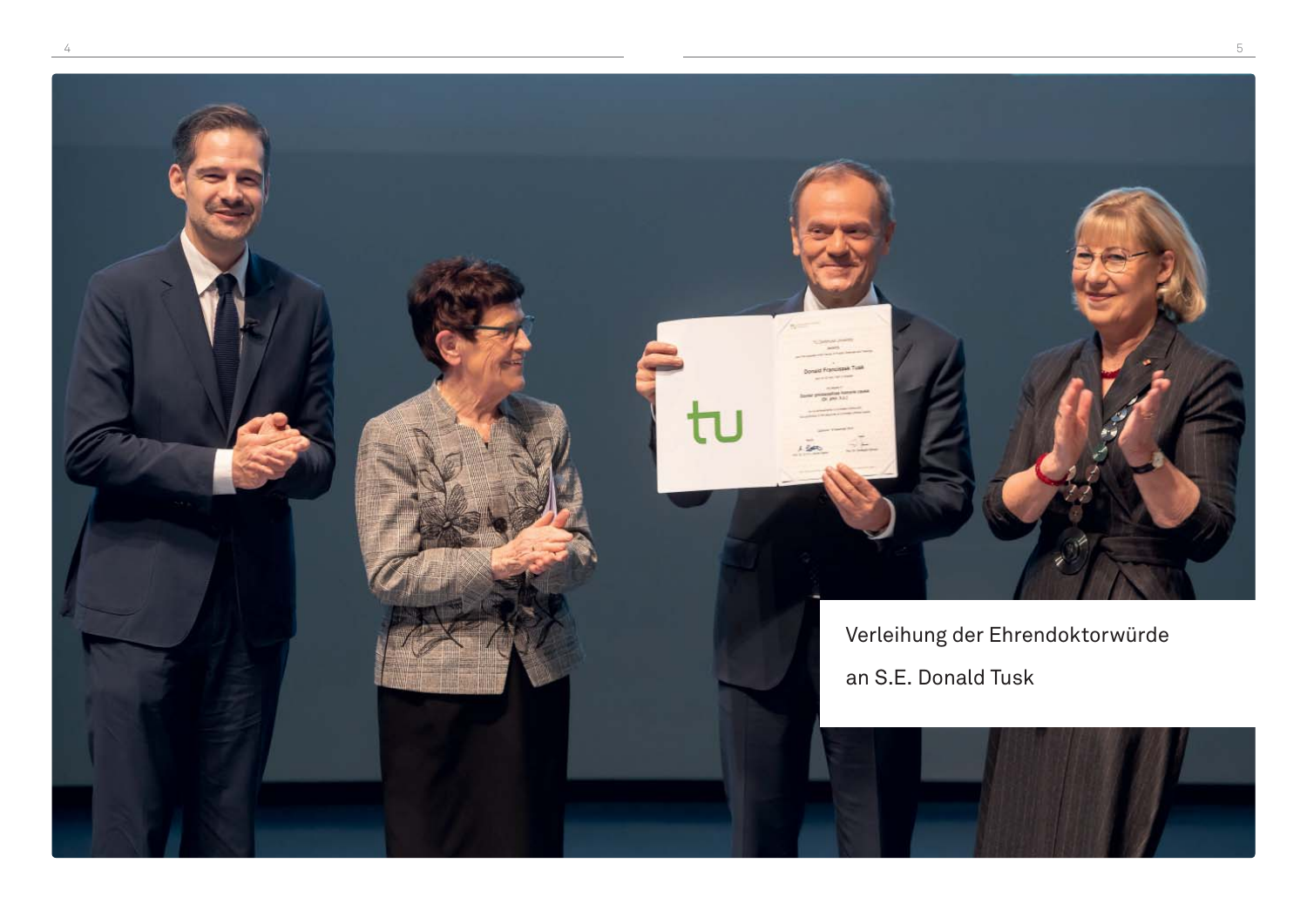#### Grußwort der Rektorin Prof. Ursula Gather



Thank you, Jona Kümper, for this wonderful piano piece by Frédéric Chopin – a perfect introduction to a very special day for our university, and also to a very special person.

Dear President Tusk, Dear Professor Süssmuth, Dear members and friends of TU Dortmund University, Distinguished guests,

Today, we will confer an honorary doctorate on the President of the European Council, Donald Tusk. And it is not a coincidence that we have chosen the day of the 50th anniversary of our university for this ceremony; I will explain why in a few moments.

President Tusk, it is an exceptional honor for us that you have accepted the honorary degree, and it's a great pleasure to have you here today. Welcome to TU Dortmund University! Ladies and gentlemen, let me share some background information about our laureate:

- Donald Tusk, born and raised in the city of Gdańsk on the Baltic coast, studied history at Gdańsk University and graduated in 1980.
- In that same year, he founded an Independent Students' Association, which was part of the "Solidarity" movement, Solidarność. He became the leader of Solidarność at his workplace and was editor of one of Poland's major weekly newspapers published by Solidarność activists.
- In 2001, Donald Tusk co-founded "Civic Platform", a new centrist political party. It combined various political movements and brought together liberal and Christian-Democratic ideas. In 2003, he became its leader.
- Between 2007 and 2014, Donald Tusk served as Poland's Prime Minister. His government was the first and only one reelected in Poland, and his term as prime minister has been the longest in the political history of the country.

• In 2014, Donald Tusk resigned as Prime Minister to become President of the European Council – an office he still holds today.

That was a very short summary of our laureate's CV. These few dates, offices and titles don't do justice to the immense and persistent commitment Donald Tusk has made to Europe – a commitment not only of a professional politician, but that of a convinced European.

Dear President Tusk, you are being honored today for your great achievements in and for Europe as well as your contributions to the normative debate about European values. We are also gathered here today to pay tribute to you as a great "European statesman", as Herman Van Rompuy of Belgium once called you, and to your academic and political merits.

Nevertheless, I would also like to recognize our laureate on a more personal level. With Donald Tusk, we welcome and honor a truly outstanding human being. I remember his acceptance speech very well, when he was awarded the *Karlspreis* in Aachen in 2010. He spoke about his childhood and young adulthood in Gdańsk in a very moving way. He took us listeners by the hand and led us through the streets of his city, he let us experience the fear and the hope of his generation during the great strike at the Gdańsk

shipyard and during the Solidarność movement for democracy. He shared his memories and his deepest convictions in an extraordinarily personal manner. And through this very personal and detailed description, he made us feel his love for his hometown, for his home country and for Europe. Thus, Donald Tusk impresses us not only by his political actions and accomplishments, but also by passionately standing up for his beliefs and his politics.

It is today exactly 50 years ago that our university was founded. Together with our anniversary, we also celebrate academic freedom, striving for truth and knowledge, and a shared sense of community. It was therefore our great wish to combine our jubilee with the awarding of an honorary doctorate to you, dear President Tusk. With this we want to emphasize that as a university in the European tradition, we share the same fundamental values. And here, freedom is the most important one.

In one of your famous quotes, President Tusk, you mention that "Poland's only natural resource is freedom". As you might know, here in the Ruhr Area, we were dependent on coal for many decades. Nowadays, however, with the last coal mine in the area being shut down next week, freedom, and in particular academic freedom, is also among our most important resources.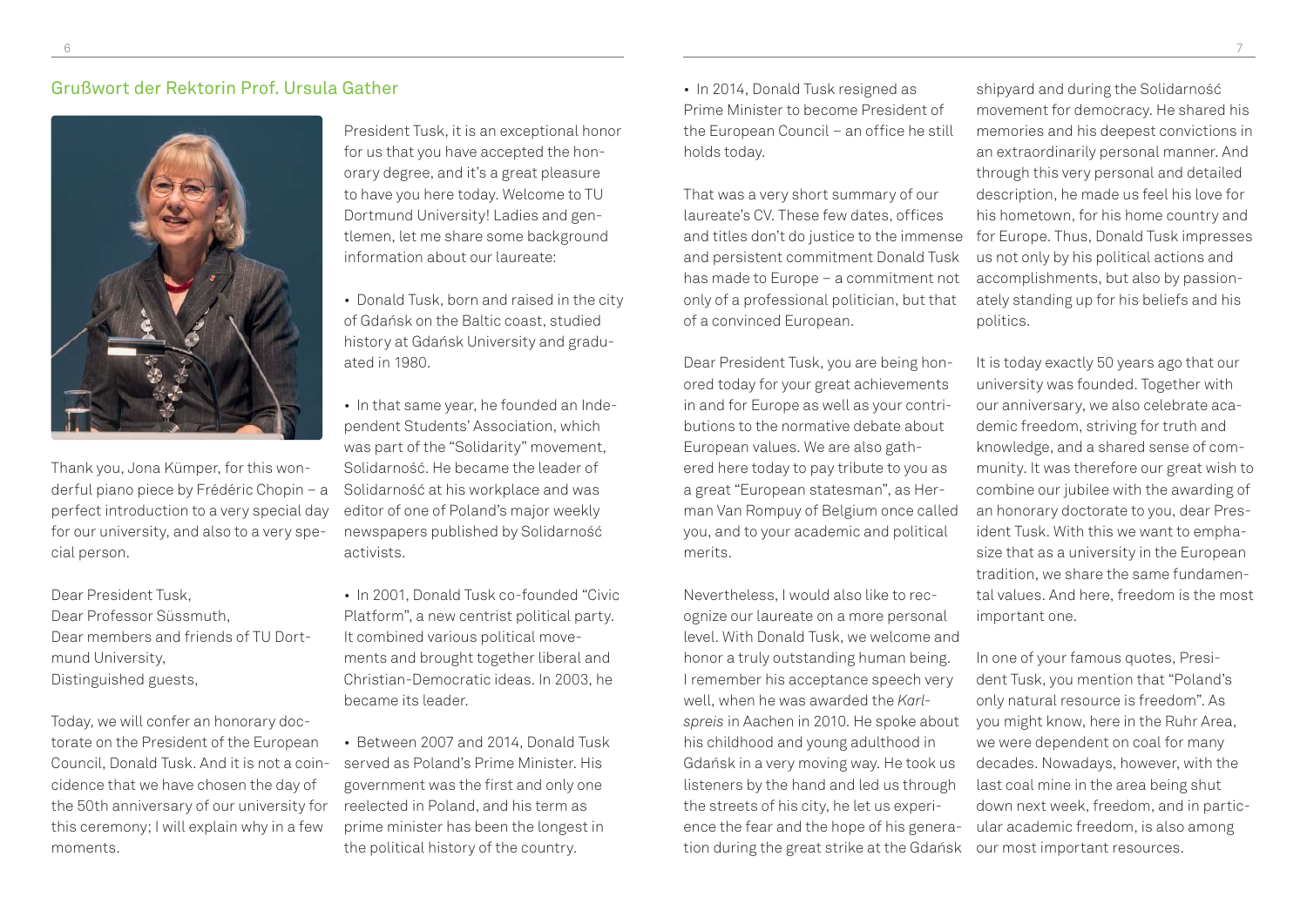As rector of TU Dortmund University, I cannot stress enough that it is academic freedom, which made the concept of the European University so successful and persistent through more than 900 years of history. It is freedom and academic freedom which laid the foundation for our development and our European identity. Without this academic freedom, no university can exist.

Dear President Tusk, I am honored to welcome you here today and we are all looking forward to a wonderful ceremony. Ladies and gentlemen, please welcome Professor Rita Süssmuth, former President of the German Bundestag. You, dear Professor Süssmuth, will deliver the laudation for Donald Tusk. The floor is yours.

#### Laudatio von Prof. Rita Süssmuth, Bundestagspräsidentin a.D.



Dear President Tusk, Dear Minister Karliczek, Dear Rector Gather, Ladies and gentlemen, Dear guests,

Today, the President of the European Council and former Prime Minister of Poland, Donald Tusk, will receive an honorary doctorate by TU Dortmund University. I would like to congratulate President Tusk on this accolade and TU Dortmund University on this choice.

At first glance it is remarkable that the Technical University of Dortmund should award such an honor to a recognized historian and a passionate European.

The rector, Prof. Gather, just illustrated that the honor for Donald Tusk is connected to a commitment to core values by TU Dortmund University – a commitment to freedom, first and foremost. This is a powerful signal in a time when these values seem to be under attack.

There are doubts in many places whether the liberal society can still do justice to the current social and political challenges, if cooperation still yields the desired results, and if Europe is still stronger than nationalism.

I am very proud that TU Dortmund University – where I myself was a professor for many years – emphasizes the importance of freedom and cooperation, also for its own history. It is a strong signal that the university invites Donald Tusk, an important bridge builder and European, to join the circle of its dignitaries. Here in the Ruhr Area, where a lot of people of Polish origin have lived and worked – many of them for generations –, you can explicitly feel the closeness between Poland and Germany as well as the roots of our university, humanities, integration of different skills, education in a broader sense.

Honoring Donald Tusk at first entails honoring a political biography which, looking at his current position, seems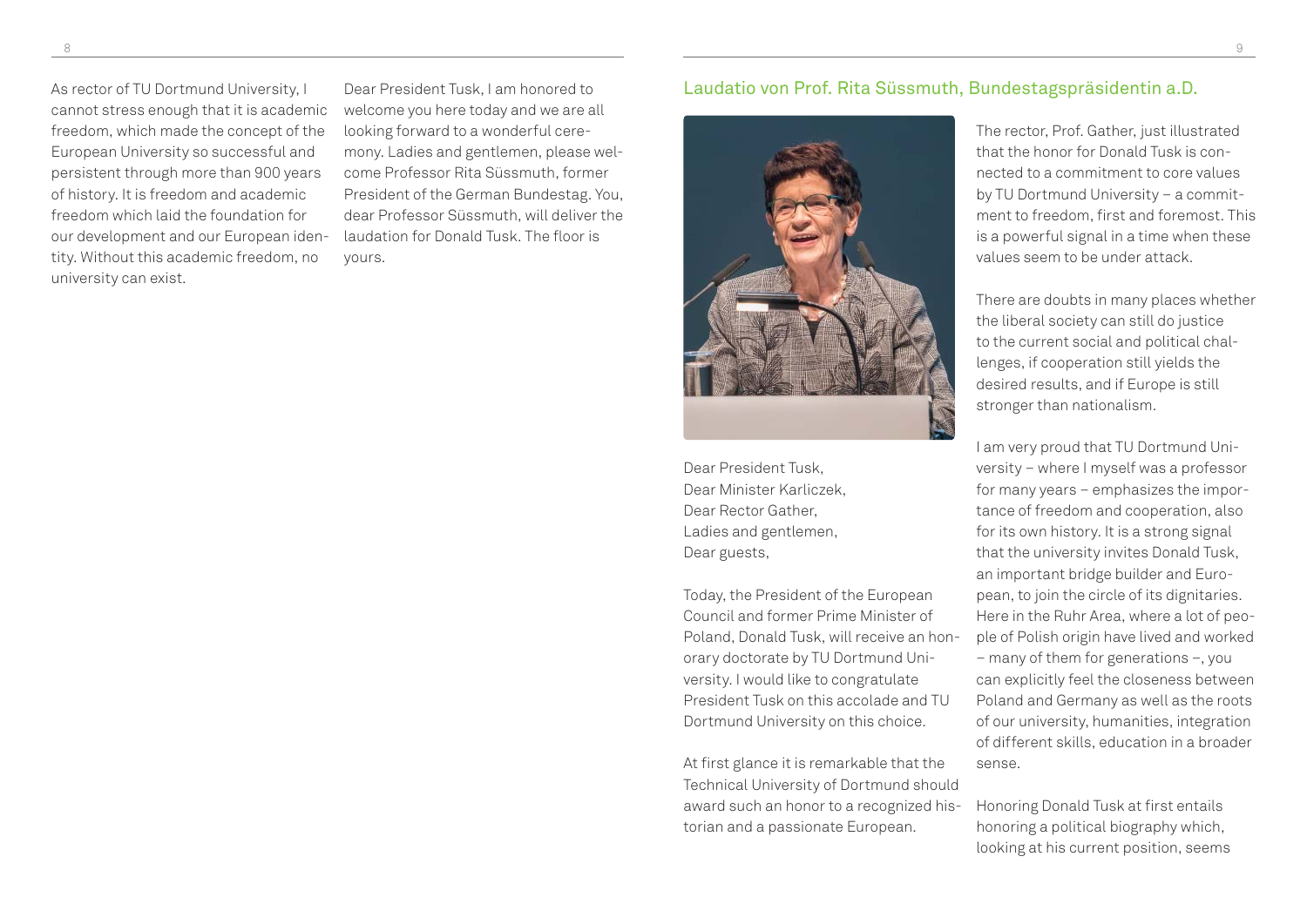consistent and logical. His biography was however coined by risks, adjustments, and even fresh starts. We honor his commitment within the anti-communist opposition, his long-term involvement in the young and dynamic Polish political scene  $-$  first in the opposition, and then as Prime Minister of this country, and eventually his decision as a long-standing head of government to put his experiences and skills into service for the European integration. The European Union today faces its most important test so far amid Brexit, migration and other international developments. Did Donald Tusk anticipate that the crises of those times would grow and become even more acute when he took the office of President of the Council on the 12th of December of 2014? I am sure, even if he did, he would have still taken the office.

The profound conviction that freedom, democracy, and fundamental rights represent the biggest human achievements in the political sphere, which the Polish people consciously joined after suffering under the communist yoke, constitutes the ultimate compass of any political and social action. According to Donald Tusk's convictions, "liberal democracy" as a central principle must not be allowed to crumble or to go astray.

This of course does not mean that we are talking about a solid and absolute principle. Just the opposite! Freedom and

democracy are challenging parameters, they claim time, effort and sometimes even victims. Thus, it is important to provide institutional guarantees for these values. It is a matter of responsibility to join structures that will secure these values in the long term. To Donald Tusk, the European Union represents such a guarantee. With the profound belief that the European Integration is the only way to sustain freedom and democracy, and to strengthen them in society, Donald Tusk resembles the founding fathers of the European Community. And this holds true even though or maybe even because he spent more than half of his life behind the Iron Curtain.

The painful experience with the Communist system, the experience of suppression and lack of freedom are surely just some of the sources for his value orientation. Another source would be his education as a historian. Tusk earned his degree in history in Gdańsk, a city in which the great lines of European history are still very visible today. Ever since the Middle Ages Gdańsk has been the setting of what we would call "megatrends" today, such as diversity, migration or international trade. Nonetheless, major military conflicts have also left their mark, not least the Second World War, with its first shots fired 79 years ago at the Gdańsk Westerplatte. Next year we will commemorate the tragic events of September 1939 for the 80th time.

Today, we are undergoing a transformation of positive and frightening developments: between an often aggressive nationalism, exclusion, skeptical to hostile attitudes towards the EU and a strong passion for the preservation and development of the EU. Donald Tusk lives from the identity wealth of Europeans. He is a Gdańsk, Kashub, Pole and European. These patriotisms are not mutually exclusive, they complement each other. Tusk is not a "neo-liberal". He is an intellectual who stands in the tradition of liberalism, Christian conservatism and democratic socialism. A conservative social-democratic liberal.

As a history student, Tusk wrote his final thesis about the Polish statesman Marshall Józef Piłsudski, the father of the regained Polish independence in 1918. The charismatic military leader, brilliant strategist and head of state who achieved true political wonders, before he eventually despaired of the young democracy and succumbed to authoritarianism. Piłsudski plays a central role for Poland this year, as our neighbor country celebrates the 100th anniversary of the regaining of the nation's independence. The official logo is literally based on his handwriting.

With regard to one aspect, Tusk can be seen as a diligent pupil of Piłsudski. The powerfully eloquent Marshall used to say: "A Nation without knowledge of

its history, does not deserve a future." Knowing the Polish history, we realize that this is no easy heritage. The Polish people encountered a lot of pain and sorrow especially in connection with its direct neighbors, us Germans. And yet the historian Tusk always resisted viewing the history of his country as a written fate. On the contrary, the fight for freedom, solidarity, community and the persistence, which resulted in overcoming the resistance of the regime – those are the motives of 1000 years of Polish history that he wants to build the future of this country upon.

The idea to achieve the possible even in impossible circumstances directly connects Tusk to Lech Wałęsa, the charismatic electrician from the Gdańsk shipyards and founder of the union "Solidarność" that provided a significant challenge for the Communist system. Tusk calls him "the father of Polish freedom" – just as Józef Piłsudski is "the father of Polish independence" for him.

The reference to these two political figures is more than symbolic. The optimistic and future-oriented historian Tusk today wants to tell us that others have fought for and won freedom, autonomy, and democracy although they faced even more dire circumstances.

An intensive analysis of history led to Tusk's contribution to a consolidation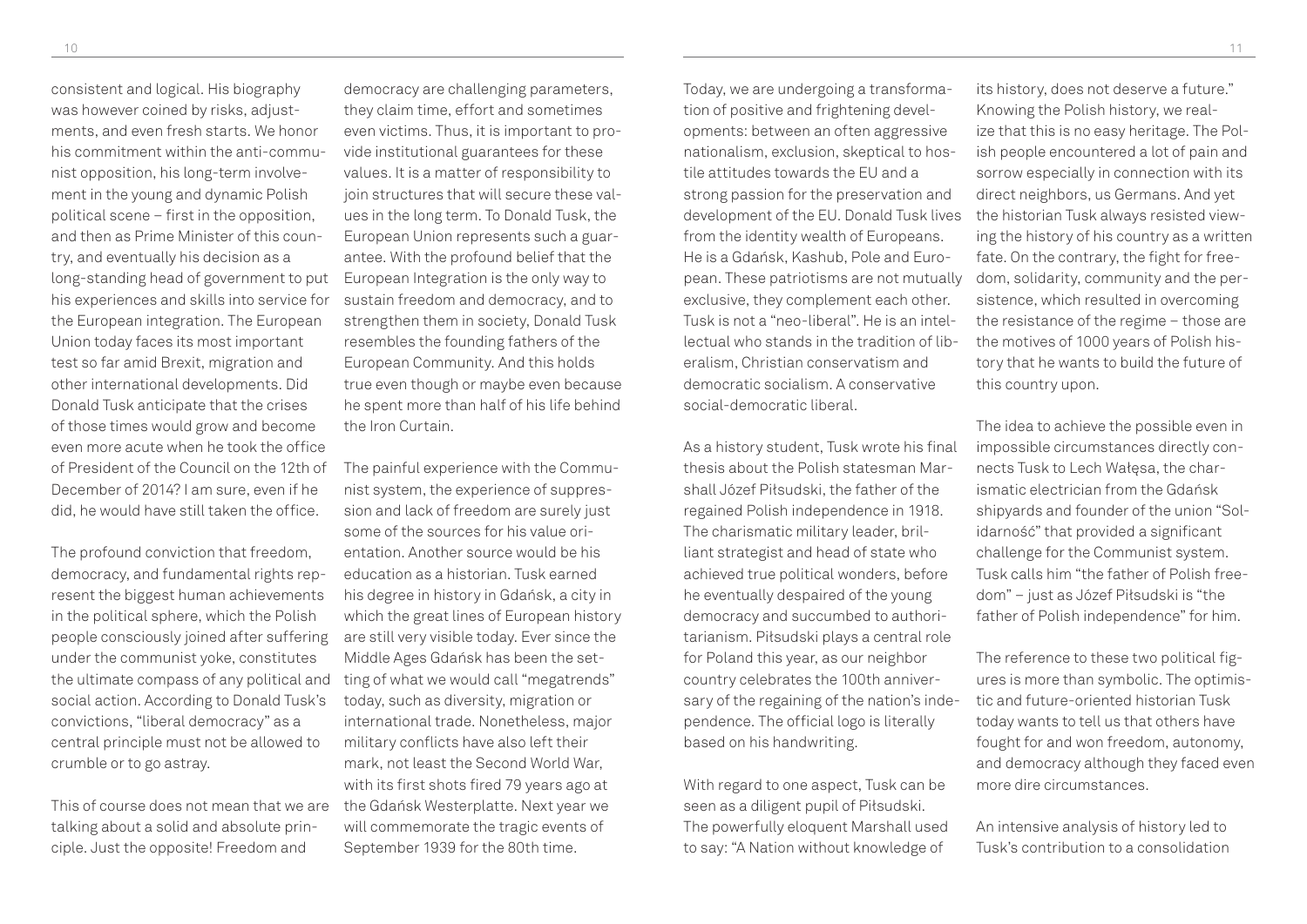and reinforcement of good neighborly relations between Germany and Poland. The lessons from the past may seem simple at first sight: confrontation, escalation, and violence do not solve problems. "Discussion has to come before the outcry, dialogue before the conflict" – this is Tusk's guiding principle that he took over from Bronisław Geremek, a former Polish foreign minister and fellow recipient of the *Karlspreis*. Genuine dialogue first of all requires the courage to identify problems and name them while still being open to the other side's position and trying to fight for a mutual solution. This is the approach that Tusk followed in the various German-Polish debates he accompanied as Prime Minister. Here it was important to him to include the European context, whenever possible.

Both Germany and Poland face the constant danger of being overburdened by history. According to Tusk's conviction, we have to know our history, but we cannot be absorbed by it. Our guest of honor tirelessly continues to warn against the temptation to view the relationship between both countries from the trenches of the past – knowing full well that confrontational escalation can be very effective from a short-term and strategic point of view.

Ideas of revenge were and are unknown to him. On the contrary, the long-term

community of interests between Poland and Germany has always been his first priority.

It may well be that Donald Tusk understood a lot earlier than many others how much and on how many levels both countries, Germany and Poland, need one another. They need another as members of the EU, as economic partners, and as neighbors.

Looking at today's political elites, one might get the impression that this understanding now has stronger roots in Germany than in Poland. Accordingly, in the current coalition agreement of the German government, there are as many references to Poland as to France. I am convinced that because of his constructive and empathetic attitude and his refusal to instrumentalize history, Donald Tusk has made a major contribution to German-Polish relations on equal terms. He represents a confident, modern Poland in the midst of Europe. On his long way into the office of Prime Minister of Poland he always supported Poland's accession to the EU. In 2007, he decided to appoint Władysław Bartoszewski, then 85, former prisoner of Hitler and Stalin and doyen (Altmeister) of reconciliation with Germans and Jews, as Secretary of State for International Dialogue in his mission as head of government. As head of government he successfully navigated his country through the financial

Europe is a fascinating experiment for him – a system that is not build on the exploitation of the weak by the strong, but that makes cooperation attractive for everyone. A careful and sober view of the world is enough to realize that cooperation is the only possibility to stay sovereign and capable. Whenever Tusk talks about Europe, his account is never detached from its global or historical context. He took ownership of a systemic and not romantic-ideological view of the European integration.

Tusk combines his appeal to appreciate Europe's unique advantages and accomplishments with a consistent warning of those who use the pretext of democracy and easy solutions to leave or even to destroy the house of Europe that was built with tremendous effort. He calls those who want pursue their short-term strategic interests in spite of their pro-European lip service. And he addresses "political sleepwalkers". It is true that in accordance with the good liberal tradition Tusk is not afraid to point out the responsibility of individual decision-makers – regardless of social and ideological trends. There have always been populist, radical or authoritarian tendencies, Tusk argues. But politics

– also European politics – always consists of individual decisions. Only if we Europeans make an effort to establish cooperative solutions we stand a chance in the wake of global developments: "United we stand, divided we fall" – a principle that lead to groundbreaking success in Europe's as well as Poland's history.

Dear President, dear Donald Tusk,

as a passionate sportsman you are aware of the strength of confidence and the strength of cohesion within the team. You promote this cohesion within the European team day after day, even in light of dire developments, such as the Brexit.

More than once you had the courage to name inconvenient conclusions and to go against the tide. The lasting interests of the European Union and its future security are your priorities. Because as a historian you think about European integration in long lines and global contexts – an ability that always made the statesmen of our continent stand out. You said, Europe does not need another Utopia, but a strong, credible, and value oriented policy, protection of European values.

You do not accept the simple dichotomy of "national against European". A mutual solution is always better for those involved than a separating conflict.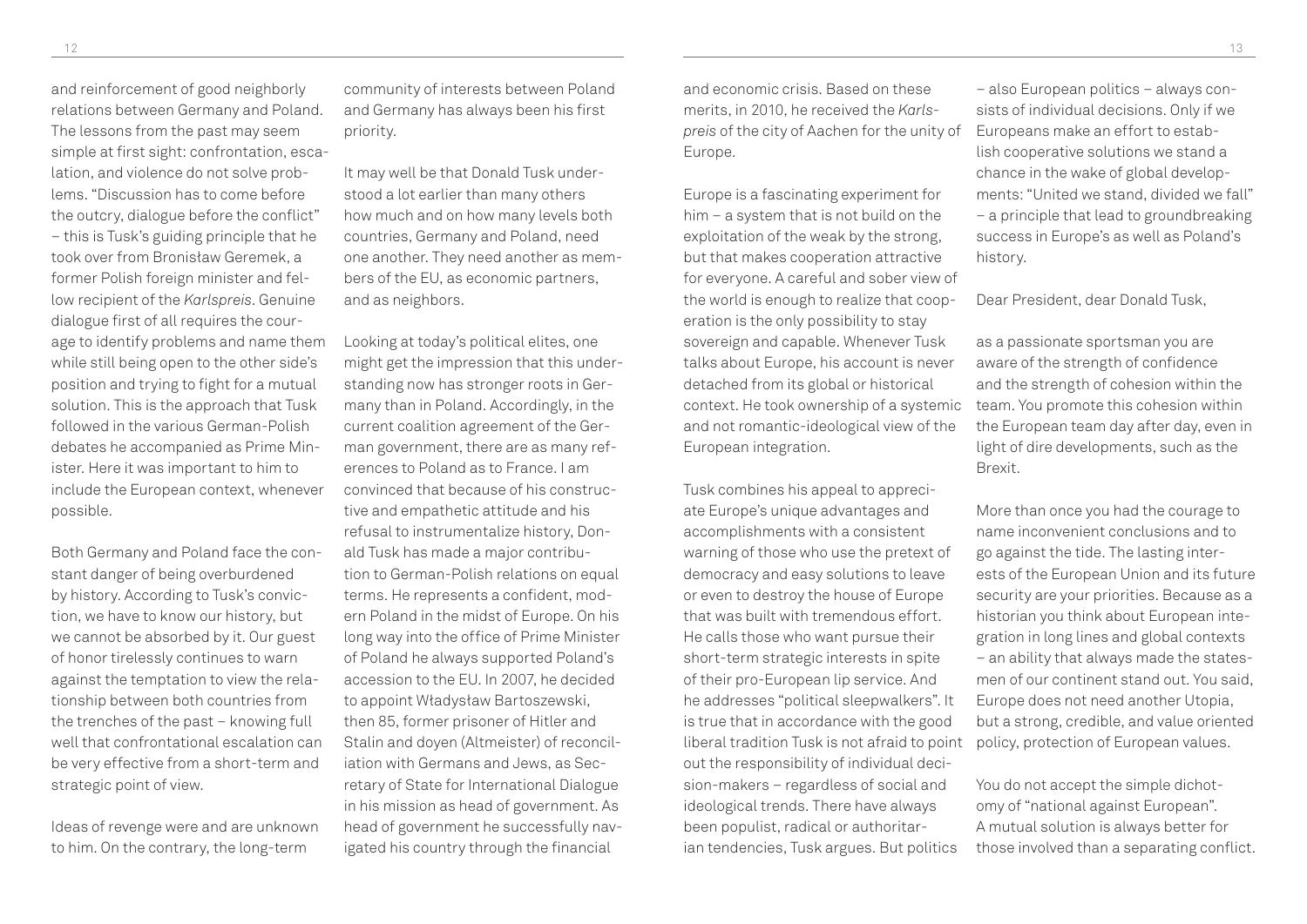It is a principle of responsibility to engineer such a solution within the existing boundaries, as difficult as this may be and as much persistence it may need.

In this sense, you might actually be an "Engineer" after all – and the honorary degree from TU Dortmund University is just the right fit.

You still leave enough room for emotions. You live up to your Polish identity in a way that demands enthusiasm for this fascinating country. We as Europeans can call ourselves lucky to have a modern and personable patriot in the office of Council President. Not only does it feel good, it is also important to not surrender the term "patriotism" to those who recklessly exploit it. The European Union has

one dominant priority: obligation to freedom and universal human rights – freedom of speech and faith, rule of law, and respect for the rights of minorities.

Thank you, my dear Donald Tusk, that you serve our European Union with passionate commitment. Thank you for your invaluable contribution to the German-Polish reconciliation. Thank you for teaching us positive lessons of the often difficult European history, thus spreading optimism in difficult times.

Please accept my heartfelt congratulations on receiving the honorary doctorate of TU Dortmund University. Thank you very much.

#### Dankesworte von Donald Tusk, Präsident des Europäischen Rates



I am honoured, proud and moved by this special distinction bestowed upon me today. Especially that you made this decision on the 50th anniversary of your university. My emotion is even greater since I have always sympathised with Borussia Dortmund, and of course – like almost all Germans and Poles – I am much more interested in football than politics. *Ich bin ein Dortmunder* – every typical Polish football fan might say without hesitation. I don't know if you know that from the Poles – past and present – who have played for Borussia, you could make up quite a decent first eleven. Few today remember that Dortmund has been not only Piszczek, Lewandowski, Błaszczykowski, but also Ebi Smolarek or, in the older days, Heinz

Kwiatkowski, Kapitulski, Schlebrowski, Kelbassa, Michałek and Niepekło. This is why today I am happy together with you: that you are top of the league, that you have won the Revierderby and that you are a whole 9 points above, well… you know who!

Stop! – my wife would shout, if she were here, as she always repeats that I shouldn't reduce my whole life to football. But I started off with football not only because I am crazy about it. To be honest, I always dreamt of a career as a football player, not a politician, but I simply lacked the talent. However, I have played long enough as an amateur, and I have been involved long enough as a fan of my beloved club, Lechia Gdańsk (by the way, we also won our derby and are also league leaders!), to understand the phenomenon and significance of the emotions that come with tribal conflicts, the phenomenon of the brutal division between "us" and "them". A division in which thinking is replaced by feelings, where rational arguments give way to myths, symbols and colours – tribal colours, club colours or national colours, and where the leader is more important than views and values. I have experienced how easy it is to fall into the trap of simplified identity, built on the negation of other communities. Other – and therefore alien, and therefore hostile.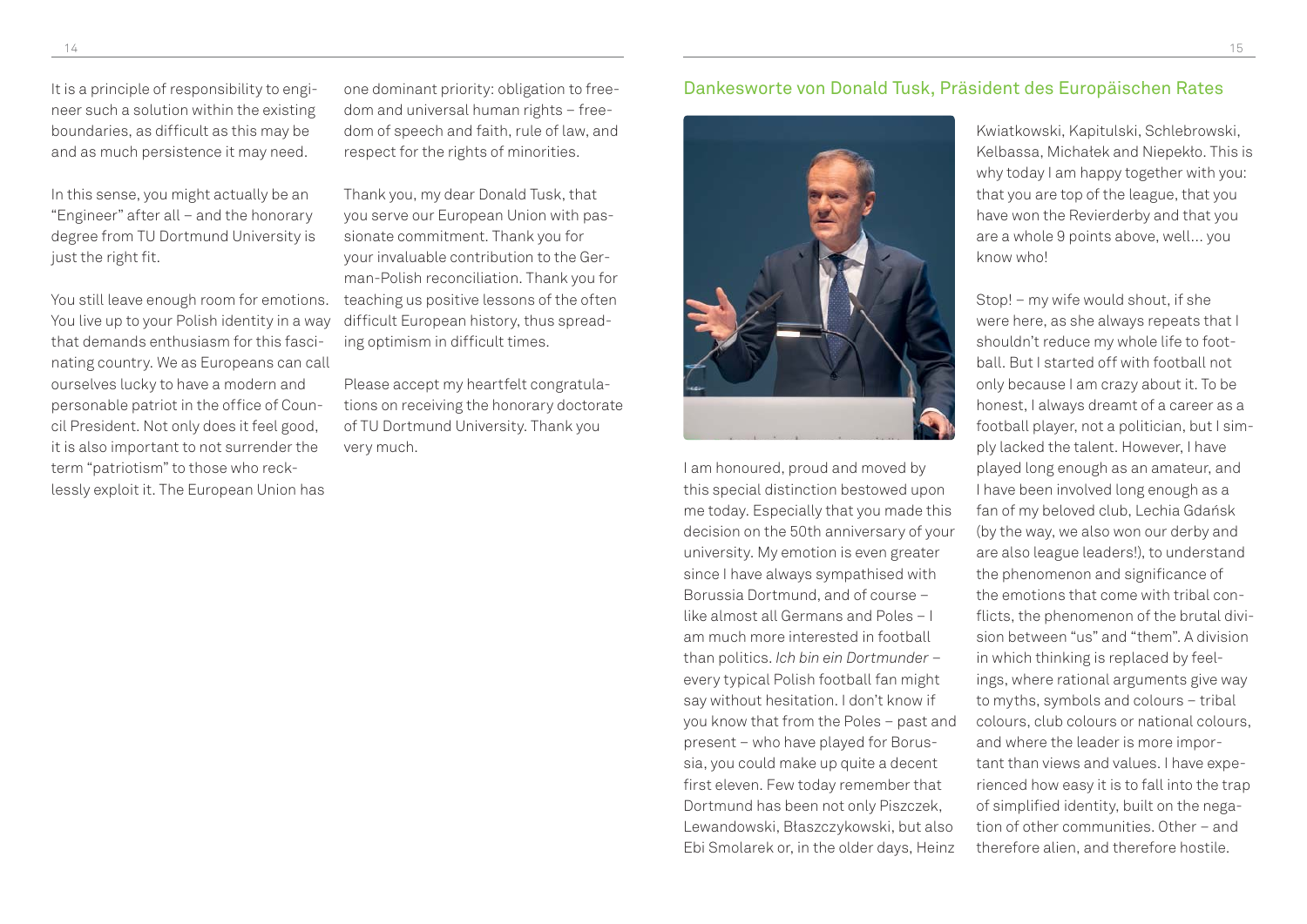The division between "us" and "them" justifies the worst emotions, including hatred and contempt. As a very young man, I fell into this trap more than once, and I must admit that I wasn't the best-behaved of boys. I observed from close-up the process (in fact, I took part in it) of spreading certain behaviours from the stadium to the street, from sport to politics. And a lot of time had to pass before I understood that the job of every individual in the public sphere, in politics and in social life, is to avoid, or at least limit, conflict and violence.

It wasn't an easy process. I remember that, back in the eighties, when we came out into the streets to demonstrate against the communists and fight with the police, I rebelled, deep in my heart, against the words of the Polish Pope: "overcome evil with good". Because to overcome – I thought – was to defeat and destroy the opponent. And that the only sensible answer to violence is violence. It turned out, however, that real victory means not giving in to this logic. The experience of Polish Solidarność, my experience – similarly to the beautiful stories of Ghandi, Mandela and others – has shown that you can win by rejecting the tragic, truly devilish alternative: either "us" or "them". Because if we don't reject it, as Timothy Snyder has noted, the first and most important matter in politics becomes the question: "who are we, and who are they?" rather

than: "what is the world like and what can we do about it?" When we accept that politics is about "us and them", only about "us and them", we also accept that fear and anxiety form the basis of politics. Some think that such emotions can be the source of their power; the truth is that when we surrender to them, we become – against our will – an easy and malleable material in the hands of potential autocrats. I can see this – in all its clarity – in Europe today. Please don't ask me about names, because I won't say them anyway – and besides, you know full well who I'm talking about.

The informal anthem of Solidarność used to be a song called *Prayer at Sunrise* by Natan Tenenbaum, a Polish Jew, who had to flee Poland as a result of the anti-Semitic campaign unleashed by the communist government exactly 50 years ago, when your university was being founded. We sang the lyrics:

"Oh Lord, deliver me from contempt, and from hatred shield me God", slowly learning the real meaning of these words. The fact that millions of people believed in these words, and thousands believed that you can fight without resorting to violence, became our first, and most important, gateway to Europe.

Because the European Union – the way I understand it – is founded on positive thinking and positive values. There would

not be our Europe – and there will not be our Europe – without reconciliation, without solidarity and without mutual respect.

You don't need to graduate in engineering or architecture from the Technical University of Dortmund to understand that in politics, bridges are more important than walls, though we know how much easier and faster it is to raise a wall, than to build a bridge. I am convinced that this is the reason why you have taken the trouble of studying: to avoid the temptation of simplifying and cutting corners. That in the spiritual, but also the political dimension, you will always be builders of bridges, and not walls.

Once again, I would like to thank you very much for this distinction and beautiful laudation. Listening to a laudation about yourself is always the most pleasant part of such ceremonies. For a moment, you can believe that you are much better than you really are. And, please allow me, dear friends, to accept today not only the noble title of honoris causa doctorate, but also to uphold the maxim of your first ever honorary laureate, president Johannes Rau: "To reconcile, not divide". Thank you.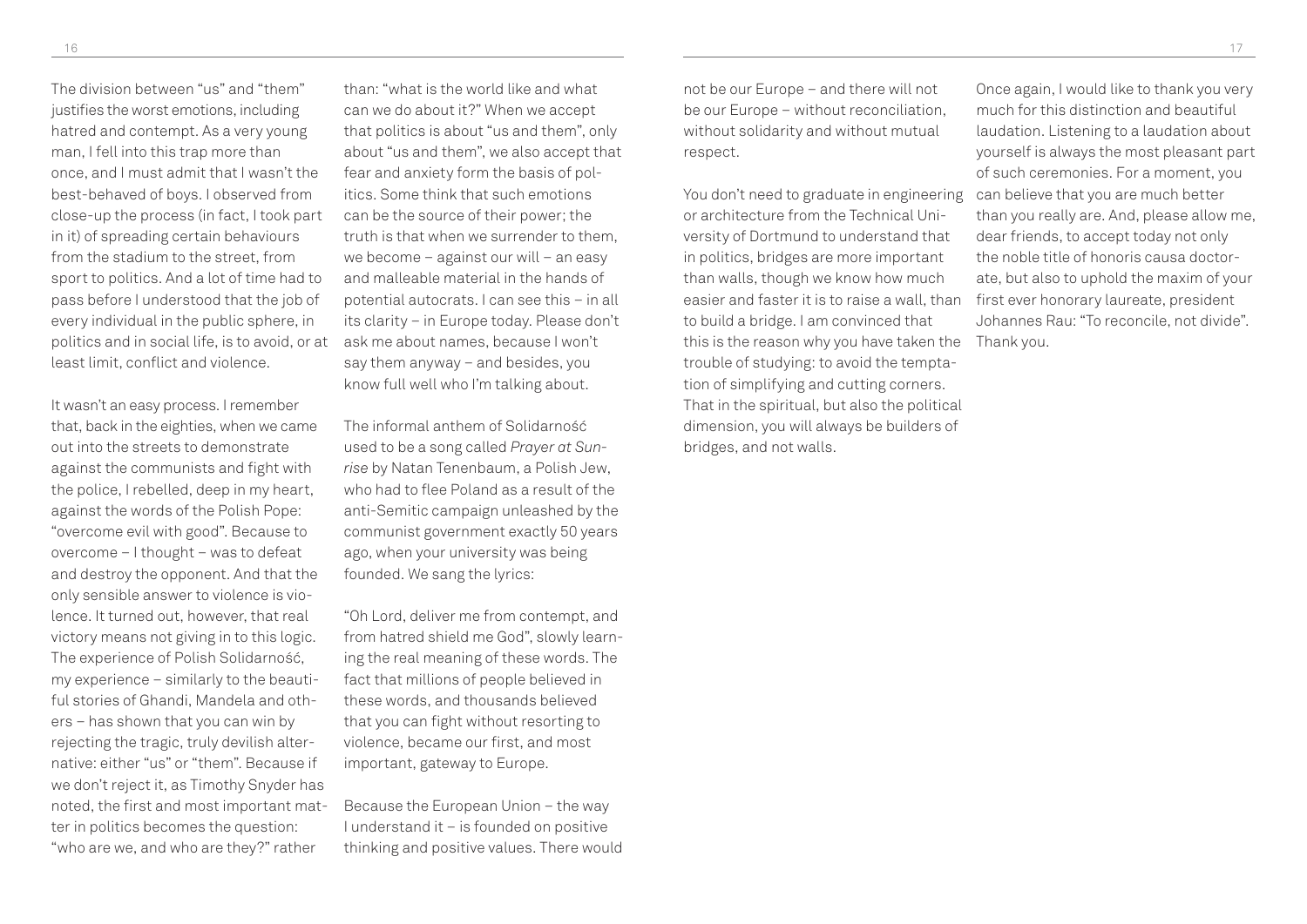#### Dankesworte von Donald Tusk, Präsident des Europäischen Rates (deutsche Übersetzung)

Ich fühle mich geehrt, stolz und bewegt, dass mir heute diese besondere Auszeichnung verliehen wird. Besonders da Sie diese Entscheidung anlässlich des 50-jährigen Jubiläums Ihrer Universität getroffen haben. Meine Emotion ist umso größer, da mir Borussia Dortmund schon immer sympathisch war und ich mich – wie fast alle Deutschen und Polen – natürlich mehr für Fußball als für Politik interessiere. Ich bin ein Dortmunder – das kann jeder echte polnische Fußballfan ohne Zögern von sich sagen. Ich weiß nicht, ob Ihnen bewusst ist, dass die Polen, die früher für die Borussia gespielt haben oder heute noch spielen, zusammen eine recht ordentliche erste Elf abgeben würden. Nur wenige erinnern sich heute noch daran, dass für Dortmund nicht nur Piszczek, Lewandowski, Błaszczykowski, sondern auch Ebi Smolarek oder, in vergangenen Tagen, Heinz Kwiatkowski, Kapitulski, Schlebrowski, Kelbassa, Michałek und Niepekło gespielt haben. Deshalb freue ich mich heute mit Ihnen: dass Sie die Bundesligatabelle anführen, dass Sie das Revierderby gewonnen haben und dass sie ganze 9 Punkte Vorsprung vor ... na ja, Sie wissen schon vor wem, haben!

Stopp! – würde meine Frau rufen, wenn sie hier wäre, denn sie weist mich immer darauf hin, dass ich mein Leben nicht auf Falle getappt, und ich muss zugeben,

Fußball reduzieren sollte. Aber ich habe nicht nur deswegen von Fußball angefangen, weil ich verrückt danach bin. Ehrlich gesagt habe ich immer davon geträumt, eine Karriere als Fußballspieler zu machen, und nicht als Politiker. Nur fehlte mir einfach das Talent dazu. Ich habe aber lange genug als Amateur gespielt und war lange genug als Fan meines geliebten Vereins Lechia Gdańsk unterwegs (auch wir haben übrigens unser Derby gewonnen und führen die Liga an!), um das Phänomen und die Bedeutung von Gefühlen zu verstehen, die mit Gruppenkonflikten verbunden sind, nämlich das Phänomen der brutalen Trennung zwischen "wir" und "sie". Bei dieser Trennung wird das Denken durch Gefühle verdrängt, werden rationale Argumente zugunsten von Mythen, Symbolen und Farben – Gruppenfarben, Vereinsfarben oder Nationalfarben – aufgegeben und sind Anführer wichtiger als Meinungen und Werte. Ich habe erlebt, wie leicht man in die Falle der simplifizierten Identität gehen kann, die auf der Negation anderer Gemeinschaften beruht. Anders – und deshalb fremd, und deshalb feindlich. Die Trennung zwischen "wir" und "sie" rechtfertigt die schlimmsten Gefühle, einschließlich Hass und Verachtung. Als sehr junger Mann bin ich mehr als einmal in diese

dass ich nicht der bravste Junge war. Ich habe den Prozess, dass bestimmte Verhaltensweisen vom Stadion auf die Straße, vom Sport in die Politik getragen werden, aus nächster Nähe beobachtet (ich habe sogar daran teilgenommen). Viel Zeit musste vergehen, bevor ich verstand, dass es die Aufgabe jedes Einzelnen im öffentlichen Raum, in der Politik und im gesellschaftlichen Leben ist, Konflikte und Gewalt zu verhindern, oder zumindest sie einzuschränken.

Dies war kein einfacher Prozess. Ich erinnere mich, dass ich mich in den 1980er Jahren, als wir auf die Straße gingen, um gegen die Kommunisten zu demonstrieren und uns mit der Polizei anzulegen, tief in meinem Inneren gegen die Worte des polnischen Papstes - "das Böse durch das Gute überwinden" – auflehnte. Weil für mich "überwinden" bedeutete. den Gegner zu besiegen und zu vernichten. Und ich glaubte, dass die einzige vernünftige Antwort auf Gewalt Gewalt ist. Es hat sich jedoch gezeigt, dass ein echter Sieg bedeutet, nicht dieser Logik zu folgen. Die Erfahrung der polnischen Bewegung Solidarność, meine Erfahrung hat – ähnlich wie die wunderbaren Lebensgeschichten von Ghandi, Mandela und anderen – gezeigt, dass man gewinnen kann, wenn man die tragische und wirklich teufl ische Alternative des entweder "wir" oder "sie" ablehnt. Denn wenn wir sie nicht ablehnen, dann wird – wie Timothy Snyder festgestellt hat – die

Frage "Wer sind wir und wer sind sie?" zur vorrangigen und wichtigsten Frage in der Politik und nicht die Frage "Wie sieht es in der Welt aus und was können wir tun?". Wenn wir hinnehmen, dass es in der Politik um "wir und sie" geht, und zwar nur um "wir und sie", dann akzeptieren wir auch, dass Furcht und Angst die Grundlage der Politik bilden. Manche glauben, dass solche Gefühle die Quelle ihrer Macht sein können; die Wahrheit ist, dass wir, wenn wir uns solchen Gefühlen hingeben, gegen unseren Willen zu einer leicht formbaren Masse in den Händen potenzieller Autokraten werden. Ich kann dies – in aller Deutlichkeit – heute in Europa sehen. Bitte fragen Sie mich nicht nach Namen – ich würde sie sowieso nicht nennen – und außerdem wissen Sie genau, von wem ich spreche.

Die informelle Hymne der Solidarność war damals ein Lied mit dem Titel *Gebet bei Sonnenaufgang* von Natan Tenenbaum, einem polnischen Juden, der wegen der antisemitischen Kampagne der kommunistischen Regierung vor genau 50 Jahren – also zum Zeitpunkt der Gründung Ihrer Universität – aus Polen gefl üchtet war. Wir sangen "Beschütze mich, Herr, vor Verachtung und beschütze mich, Gott, vor dem Hass" und begannen langsam, die wahre Bedeutung dieser Worte zu verstehen. Dass Millionen Menschen an diese Worte glaubten und Tausende davon überzeugt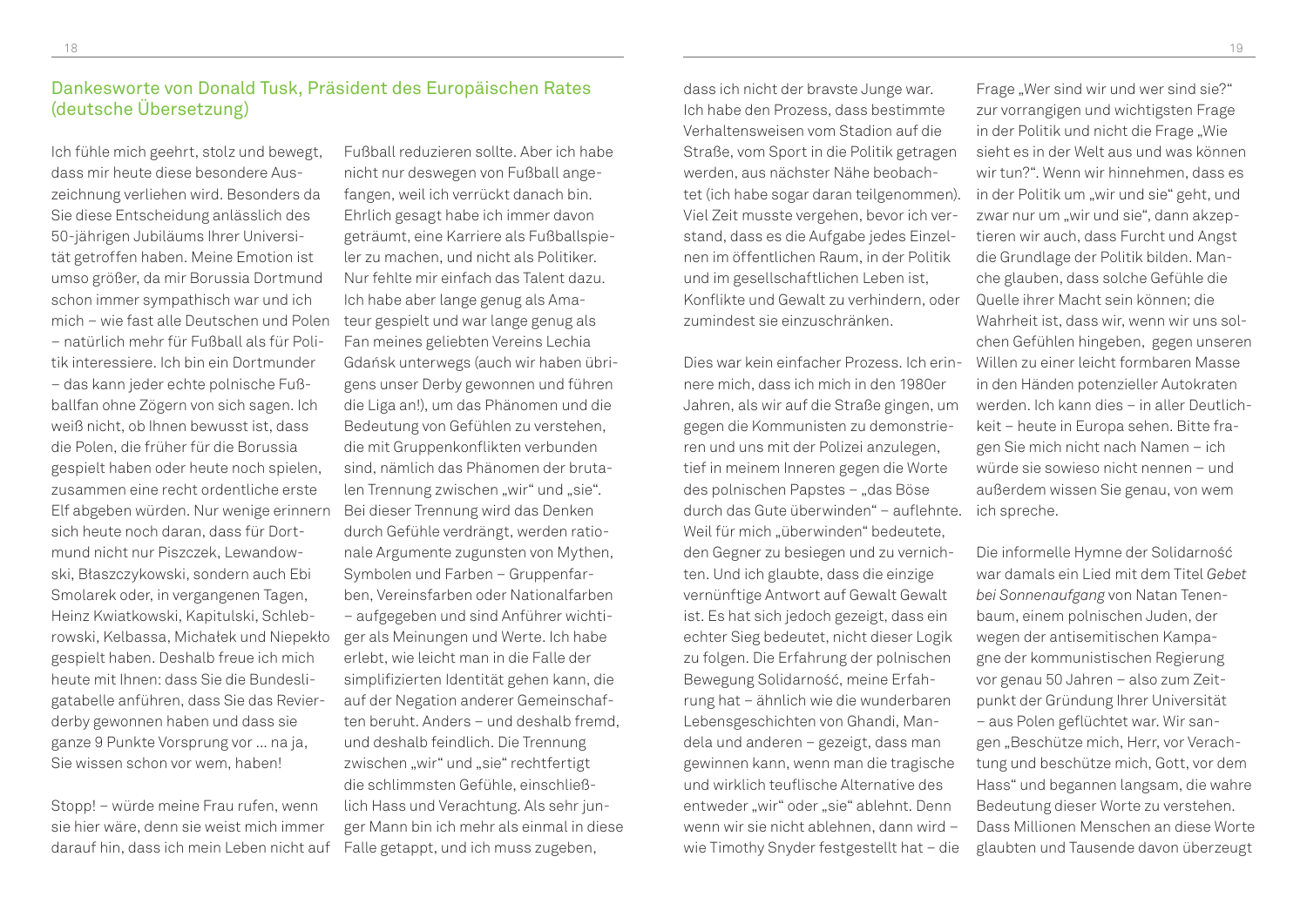waren, dass man ohne Gewalt kämpfen kann, wurde zu unserem ersten und wichtigsten Eingangstor nach Europa.

Denn die Europäische Union – wie ich sie verstehe – gründet auf positivem Denken und positiven Werten. Ohne Versöhnung, ohne Solidarität und ohne gegenseitige Achtung würde es unser Europa nicht geben – und wird es unser Europa nicht geben.

Man muss keinen Abschluss in Ingenieurwesen oder Architektur an der Technischen Universität Dortmund machen, um zu verstehen, dass in der Politik Brücken wichtiger sind als Mauern, auch wenn wir wissen, wie viel einfacher und schneller es ist, eine Mauer zu errichten, als eine Brücke zu bauen. Ich bin überzeugt, dass Sie aus diesem Grund die Mühen eines Studiums auf

sich genommen haben: um der Versuchung der Vereinfachung und der billigen Lösungen zu widerstehen. Dass Sie im spirituellen, aber auch im politischen Raum immer Brücken und keine Mauern bauen werden.

Ich möchte Ihnen nochmals sehr herzlich für diese Auszeichnung und die wundervolle Laudatio danken. Eine Laudatio über sich selbst zu hören, ist immer der angenehmste Teil solcher Festakte. Einen Augenblick lang kann man glauben, viel besser zu sein, als man wirklich ist. Und bitte erlauben Sie mir, liebe Freundinnen und Freunde, dass ich heute nicht nur den ehrwürdigen Titel eines Doktors honoris causa annehme, sondern dass ich auch das Motto des allerersten Ehrendoktors, Bundespräsident Johannes Rau, hochhalte: "Versöhnen statt spalten." Vielen Dank.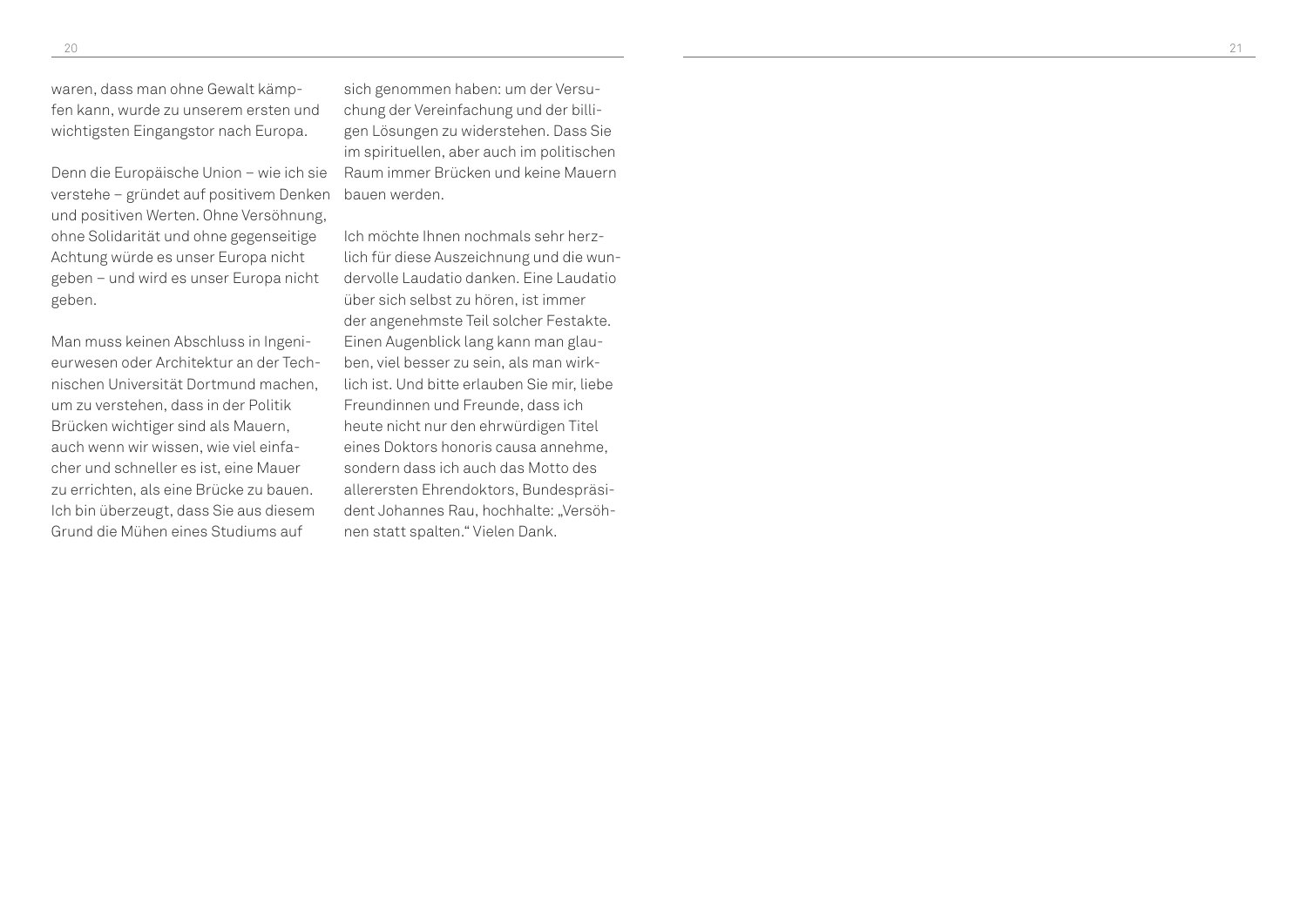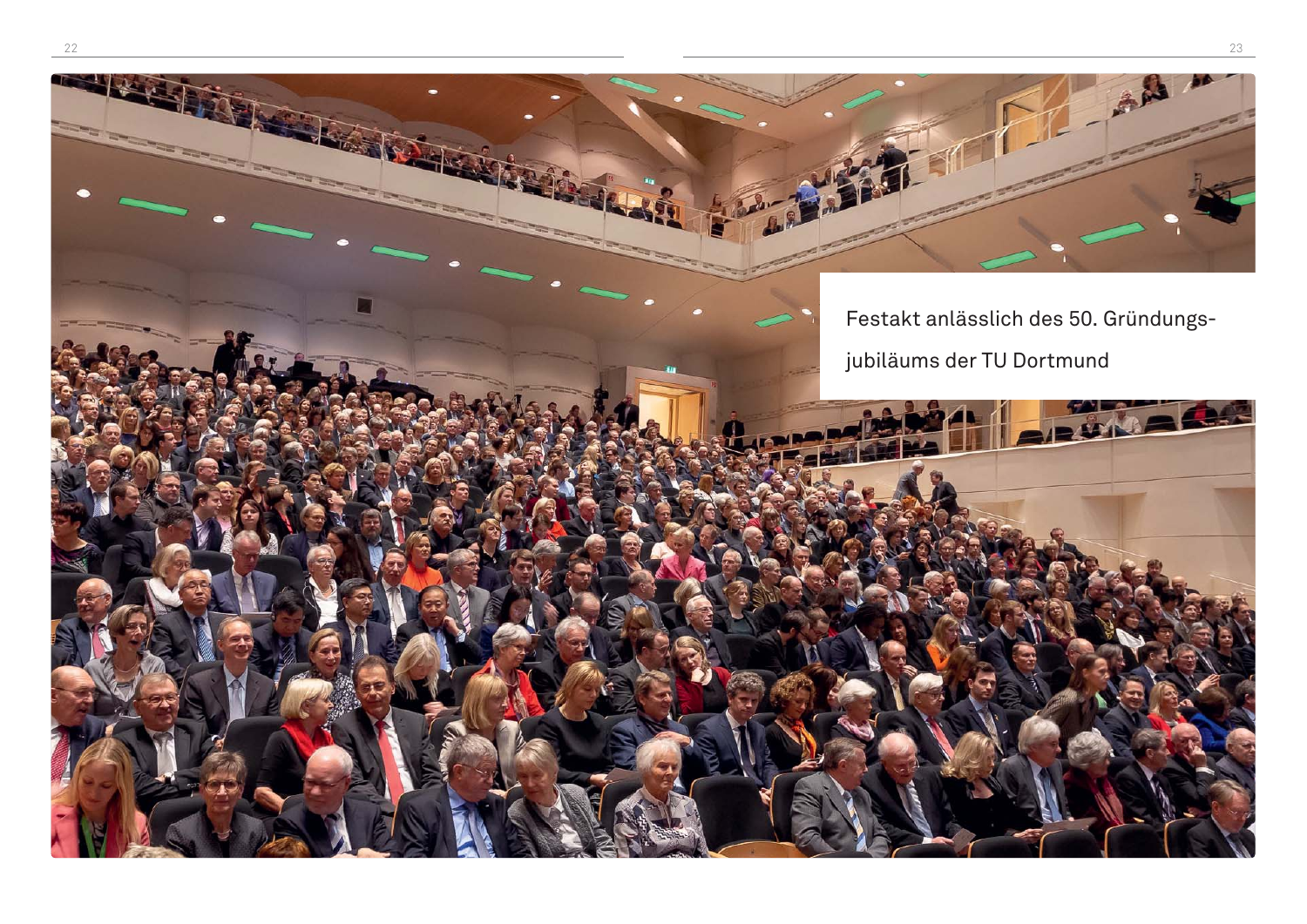#### Begrüßung durch die Rektorin Prof. Ursula Gather

Sehr geehrter Herr Ratspräsident Tusk, liebe Frau Bundesministerin Karliczek, lieber Herr Ministerpräsident Laschet, lieber Herr Oberbürgermeister Sierau, liebe Frau Professorin Süssmuth,

ganz besonders: liebe Studierende, liebe Mitglieder, Freundinnen und Freunde der TU Dortmund, sehr geehrte Festgäste,

herzlich willkommen hier im Konzerthaus Dortmund anlässlich des 50-jährigen Jubiläums unserer Universität. Wunderbar, dass Sie alle gekommen sind, um diesen besonderen Tag gemeinsam zu feiern. Auf den Tag genau vor 50 Jahren, am 16. Dezember 1968, wurde die "Universität Dortmund" mit einem Festakt im Opernhaus der Stadt feierlich eröffnet.

Schauen wir heute zurück auf die seitdem vergangenen Jahre, so sehen wir eine bewegte Geschichte unserer Universität:

• In der Anfangszeit entsteht schnell eine große Zahl an Gebäuden auf dem Campus Süd und dem Campus Nord für die ersten elf Fakultäten.

• Im Jahre 1980 wird die Pädagogische Hochschule Ruhr integriert, das heutige Profi l der Universität bildet sich heraus.

- Die Zahl der Studierenden wächst in den ersten 25 Jahren auf 24.000, heute liegt sie bei über 34.000.
- 2007 gibt sich die Universität auf Beschluss des Senats einen neuen Namen, seitdem sind wir die Technische Universität Dortmund.

• Und seit RUHR.2010, dem Jahr der Europäischen Kulturhauptstadt, sind wir mit unserem Campus Stadt in der Dortmunder City präsent.

Ich erspare Ihnen hier eine detaillierte historische Chronologie und verweise für den Blick in die vergangenen 50 Jahre gerne auf unseren Jubiläumsfilm, auf unsere Festschrift und auch auf unsere Jubiläumsausstellung.

Wir möchten zu unserem Jubiläum auch sichtbar machen, dass wir mit 50 nicht alt, sondern immer wieder neu und modern sind: Deshalb werden wir uns ab morgen im World Wide Web mit einem neuen Design präsentieren. Im Hintergrund sehen Sie bereits eine kleine Vorschau auf unsere neue Webdarstellung.

Werfen wir einen Blick in die Zukunft, so haben wir allen Grund anzunehmen, dass noch viele runde Jubiläen für unsere Universität folgen werden. Denn wir stehen in der großen und langen

Tradition der Institution "Universität", die sich seit ihren Anfängen fast auf der ganzen Welt erfolgreich etablieren konnte.

Die Europäische Universität nimmt ab dem 11. Jahrhundert in Bologna und dann in Paris und Oxford ihren Anfang als eine völlig neue Art von Institution. Sie organisiert sich durch ein Sonderrecht, dessen Kern darin besteht, dass sich ihre Mitglieder forschend und lehrend mit selbstgewählten Wissensgebieten befassen. Nicht nur die Erarbeitung, sondern auch die Weitergabe neuen Wissens ist Teil des Konzepts: von Anfang an steht im Zentrum die Idee der "Universitas magistrorum et scholarium", der Gemeinschaft von Lehrenden und Lernenden; die Idee, die zur Namensgeberin wurde. Schnell breitet sich diese Idee von "Universität" in Europa aus. Dutzende weitere Universitäten entstehen, unter anderem in Prag und Krakau im 14. Jahrhundert. Ab dem 16. Jahrhundert macht die Europäische Universität den Sprung in die damalige Neue Welt und darüber hinaus. Seit dem frühen 19. Jahrhundert prägt zudem das Humboldtsche Bildungsideal der "Einheit von Forschung und Lehre" das Selbstverständnis der Europäischen Universität deutlich mit.

In Deutschland entsteht nach Gründung der Bundesrepublik eine ganze Reihe von Universitäten, insbesondere in den 1960er und 70er Jahren. So reiht sich

1968 unsere Universität ein in die große und lange Tradition der Europäischen Universität.

Was bedeutet uns nun heute diese Tradition? Oder konkreter: Kann eine junge Universität, die sich als "kommunikativ, innovativ und einzigartig" beschreibt, gleichzeitig einer über 900 Jahre alten Tradition verbunden und verpflichtet sein?

Ja, sie kann das und tut das. Denn: Es sind nicht Herrschaftszeichen wie Zepter oder Siegel, die wir hochhalten, sondern es sind auch für uns die zentralen Werte der Europäischen Universität, nämlich Universitas, Freiheit, Wahrheit und Vielfalt, die uns ausmachen. Diese Werte gelten für uns heute genauso wie für die mittelalterlichen Gelehrten in Bologna, Paris, Oxford, Krakau oder Prag. Dabei sind diese Werte alles andere als abstrakte Worthülsen, vielmehr füllen wir sie in unserem Universitätsalltag ständig mit neuem Leben. Wir hinterfragen sie bisweilen, justieren nach und konkretisieren sie im Geist der heutigen Zeit. Aber wir halten an ihnen fest.

So ist "Universitas", die Gemeinschaft von Lehrenden und Lernenden, auch heute ein wichtiger Bestandteil unserer Identität als Universität. Universitas bedeutet für uns auch heute, auf dem Campus eine wissenschaftliche und soziale Verortung, vielleicht gar "Heimat"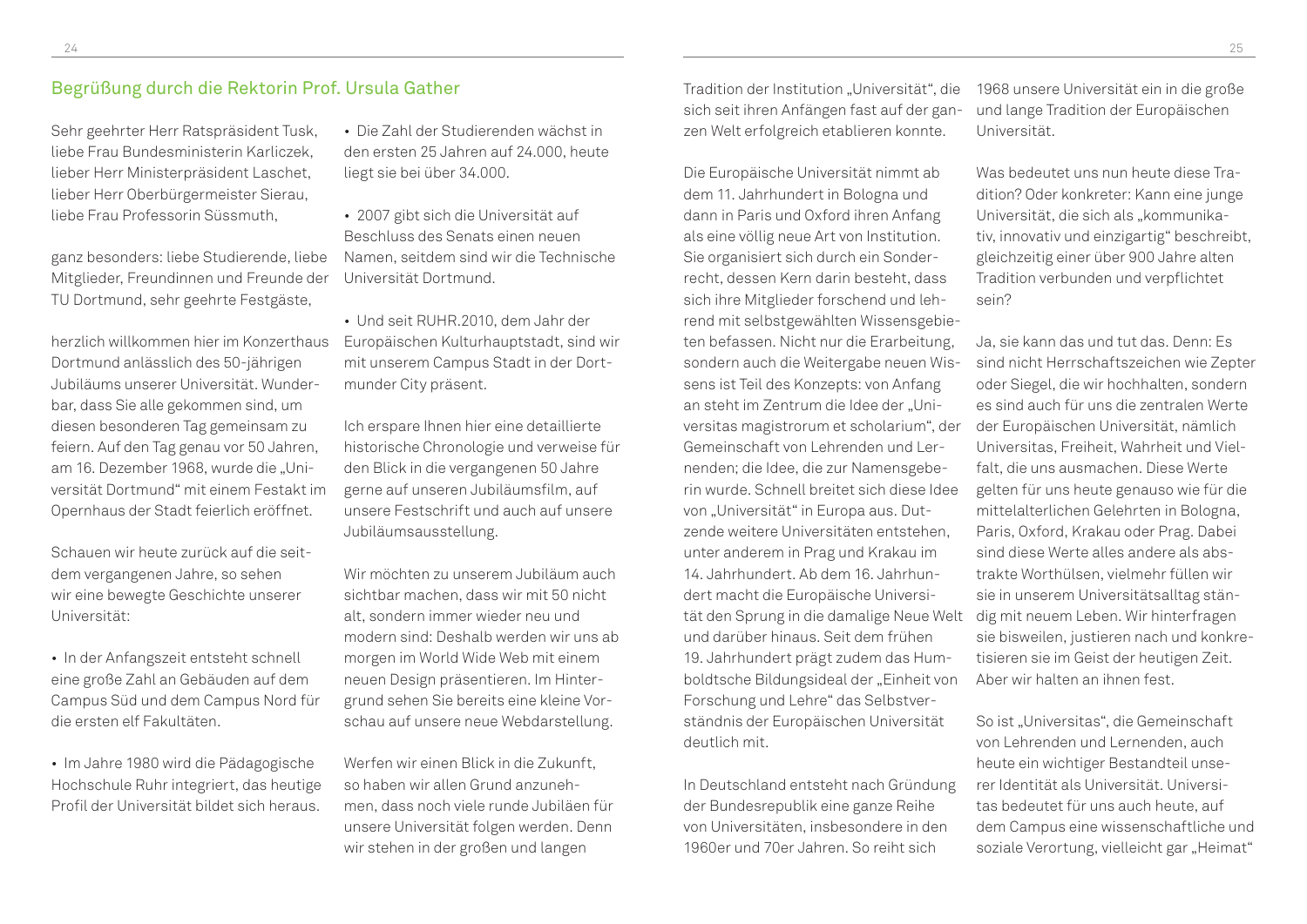zu finden, und den universitären Raum zum Diskurs zu nutzen. Ich zitiere den ehemaligen AStA-Vorsitzenden, der in unserem Ausstellungsfilm den Begriff "Universitas" so übersetzt: "Ich fühle mich hier wohl, wir an der TU Dortmund, wir haben hier einen schönen Campus, wir sind hier zusammen, das hier ist für uns der Hort des Wissens."

Kommen wir nun zum Wert "Freiheit". Freiheit in einer Universität war und ist stets die Freiheit der einzelnen Wissenschaftler, die eigene Forschung frei gestalten zu können. Diese Freiheit ist in Deutschland seit 1949 durch das Grundgesetz ausdrücklich geschützt – ich zitiere: "Kunst und Wissenschaft, Forschung und Lehre sind frei." Zugleich bedarf diese Freiheit einer ständigen Verantwortung und Selbstreflexion: Worin liegen die Grenzen dieser Freiheit, welche Diskussionsansätze sind zulässig, welche nicht hinnehmbar? Welche Art von Forschung kann unsere Gesellschaft vertreten, welche Forschungsansätze sind vielleicht ethisch bedenklich? Solche Fragen sind dabei ihrerseits ein Zeichen der universitären Freiheit, wie Bundespräsident Frank-Walter Steinmeier anlässlich der Feierlichkeiten zum 200-jährigen Bestehen der Universität Bonn bemerkte – ich zitiere: "Ja, die Universität braucht Freiheitsräume, aber an der Universität werden Freiheitsräume auch überhaupt erst verhandelt und definiert!"

Auch der Wert der Wahrheit" bedarf heute unbedingt wieder einer Vergewisserung durch die Wissenschaftsgemeinschaft. Dies insbesondere in Zeiten, in denen "alternative" Fakten die Bedeutung des Begriffs "Wahrheit" zu unterwandern drohen, wobei es Lügen natürlich immer schon gegeben hat. So ist Wissenschaft nach Definition des Bundesverfassungsgerichts jede Tätigkeit, die – Zitat – "nach Inhalt und Form als ernsthafter planmäßiger Versuch zur Ermittlung der Wahrheit anzusehen ist". Wahrheit bedeutet dennoch gerade nicht, dass unsere heutigen Erkenntnisse allen zukünftigen Prüfungen standhalten werden, sie bedeutet nicht, dass unsere heute aufgestellten Theorien nicht eines Tages angepasst und erweitert werden müssten. Wahrheit als Wert in der Wissenschaft verlangt uns jedoch ab, dass wir aufrichtig und, ja, eben wahrhaftig danach streben, unser Wissen und unsere Erkenntnis zu vermehren und weiterzugeben. Und zwar: ohne uns politischen, wirtschaftlichen, religiösen Interessen oder welchen Ansinnen auch immer unterzuordnen.

"Vielfalt" schließlich, als Wert, be schreibt gleichermaßen die Vielfalt der wissenschaftlichen Disziplinen und Fragestellungen wie auch die Vielfalt der Menschen, die Teil der Universitas sind. Vor 50 Jahren haben nur etwa zehn Prozent eines Altersjahrgangs studiert, heute sind es mehr als 50 Prozent.

Wir lernen, wir arbeiten und forschen global, international, mit Kolleginnen und Kollegen unterschiedlichster Herkunft. Als Wissenschaftsgemeinschaft profitieren wir in starkem Ausmaß von unseren unterschiedlichen Potenzialen, Herkünften, Sichtweisen und Ideen.

Vielfalt, Diversität wirkt sich schließlich auch auf das besondere Profil der TU Dortmund aus: Ingenieur- und Naturwissenschaften, Gesellschafts- und Kulturwissenschaften haben bei uns einen universitären Geist geprägt, in dem – ich wiederhole das immer wieder gern – Interdisziplinarität, Kommunikation und Kooperation nicht nur gelehrt, sondern wirklich gelebt werden. Universitas, Freiheit, Wahrheit, Vielfalt. Dies sind also die Werte, die Universitäten vor 900 Jahren genauso ausgemacht haben wie heute. Sie gelten für traditionsreiche Universitäten ebenso wie für junge. Und so prägen sie auch uns an der TU Dortmund in unserem Handeln, beim Forschen, Lehren und Lernen, in unserem Denken, in unserem universitären Alltag. Sie haben uns die Richtung in den vergangenen 50 Jahren gewiesen und leiten uns auch in Zukunft.

Unser 50-jähriges Jubiläum ist damit auch ein Anlass, Dank auszusprechen. Wir können dankbar dafür sein, in einem Gemeinwesen zu leben, in dem die Freiheit von Forschung und Lehre grundgesetzlich verankert ist und dies auch

praktiziert wird. Dankbar dafür, dass unsere politischen Repräsentanten diese universalen Werte teilen, sie öffentlich vertreten und verteidigen. Dankbar für ein Europa, das – durch zahlreiche historische Krisen und Konflikte hindurch – mit allen Kräften um diese Freiheit und auch um die Werte der Universität gerungen hat, und im Angesicht nationalpopulistischer Entwicklungen auch heute noch ringt.

Für diese Werte steht ganz besonders unser heutiger Festredner, der Präsident des Europäischen Rates, Donald Tusk, den wir heute Morgen für seine europapolitischen Verdienste sowie für seine Beiträge zur europäischen Wertedebatte mit der Ehrendoktorwürde der TU Dortmund auszeichnen durften. Danke, lieber Herr Präsident Tusk, dass Sie damit einer von uns geworden sind.

Am heutigen Jubiläumstag gilt Dank auch allen, die die Entwicklung der TU Dortmund in den vergangenen Jahrzehnten mitgestaltet und geprägt haben:

- Der Gesellschaft der Freunde für ihr großes Engagement über die vergangenen nunmehr 60 Jahre; ein Engagement, ohne das es die TU Dortmund heute vielleicht gar nicht gäbe.
- Allen Rektoren, Kanzlerin und Kanzlern, Prorektorinnen und Prorektoren, dem Hochschulrat, Dekanen, Senatoren,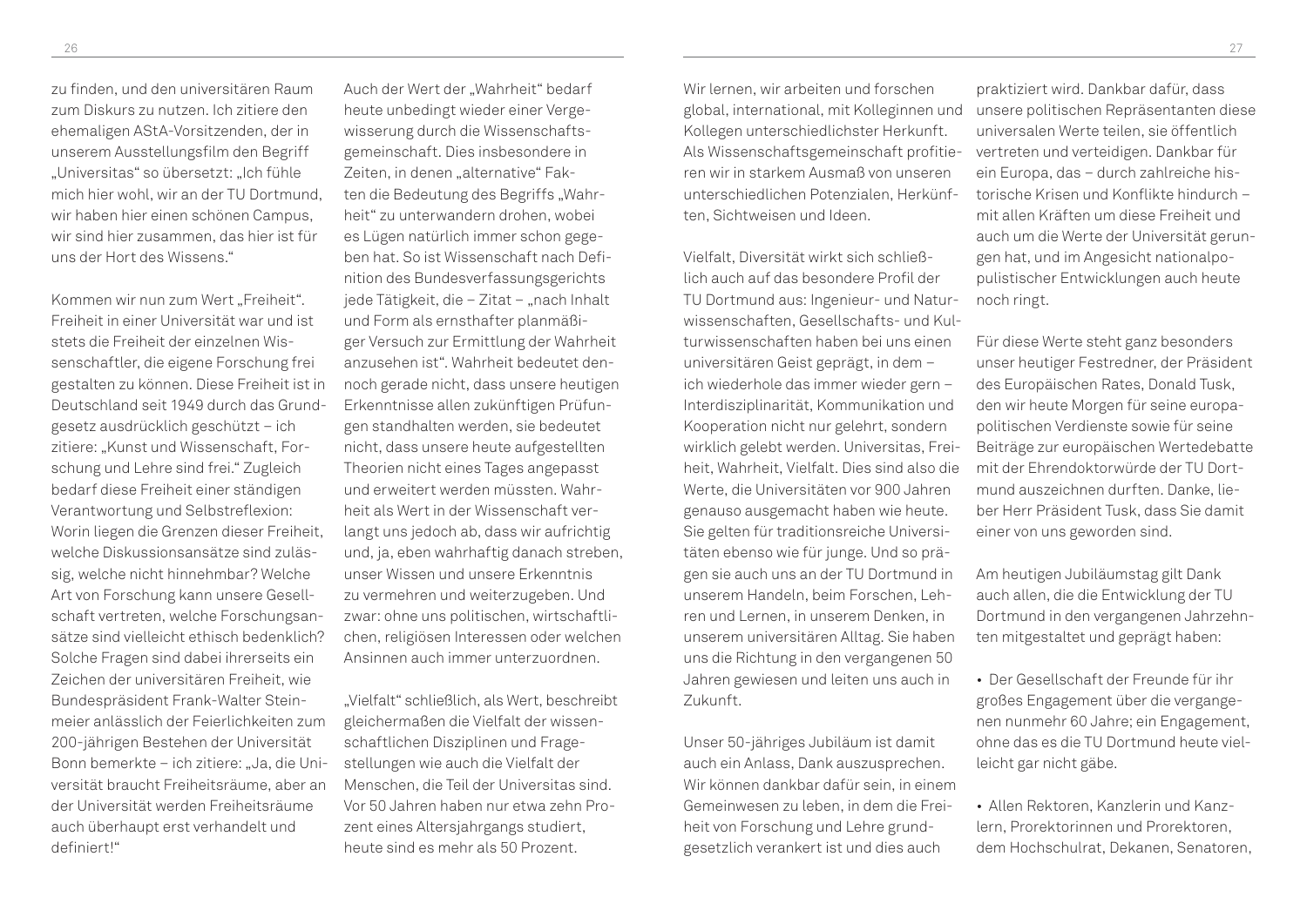all unseren Wissenschaftlerinnen und Wissenschaftlern, allen Beschäftigten in Technik und Verwaltung, allen Studierenden, dem AStA sowie allen Mitgliedern und Angehörigen, die die TU Dortmund zu dem gemacht haben, was sie heute ist. Danke für Ihrer aller harte Arbeit!

• Allen Unterstützern unserer Universität, aus diversen Institutionen, der Politik, dem Bund, dem Land, der Stadt, der Gesellschaft, der Wirtschaft, der Wissenschaft selbst, all unseren internationalen Partnern – a very warm welcome to all our international friends.

• Sowie allen, die den heutigen Festtag möglich gemacht haben, organisatorisch, durch ihre Gastfreundschaft hier im Konzerthaus, lieber Herr von Hoensbroech, oder durch ihre großzügige finanzielle Unterstützung.

• Und natürlich gebührt Dank vielen Menschen, die es verdient hätten, heute persönlich genannt zu werden. Sehen Sie mir bitte nach, dass wir diesen Dank nicht jetzt, sondern in persönlichen Begegnungen zum Ausdruck bringen.

So halte ich Sie, liebe Festgäste, jetzt nicht weiter davon ab, unserem weiteren Programm mit besonderer Musik, mit besonderen Gästen und unserem Festredner Donald Tusk zu folgen und es hoffentlich zu genießen.

Und nochmals: Danke Ihnen allen dafür, dass Sie heute hier sind.

Ich wünsche Ihnen, uns allen, eine schöne Veranstaltung. Feiern Sie mit uns unseren 50. Geburtstag.

Herzlichen Dank.

#### Guido Baranowski, Vorstandsvorsitzender der Gesellschaft der Freunde (GdF) der TU Dortmund:

"Besonders am Herzen liegt uns die internationale Ausrichtung der Universität. Diese Entwicklung wollen wir auch zukünftig weiter vorantreiben."



Zum Jubiläum machte die GdF der TU Dortmund ein besonderes Geburtstagsgeschenk: Ein neues Gästehaus, in dem internationale Gastwissenschaftlerinnen und Gastwissenschaftler in Campusnähe wohnen können. Damit schreibt die GdF ihr Engagement fort: Bereits 1979 entschloss sich die Freundegesellschaft zur Errichtung des ersten Gästehauses, das nun durch einen modernen Neubau ersetzt werden soll.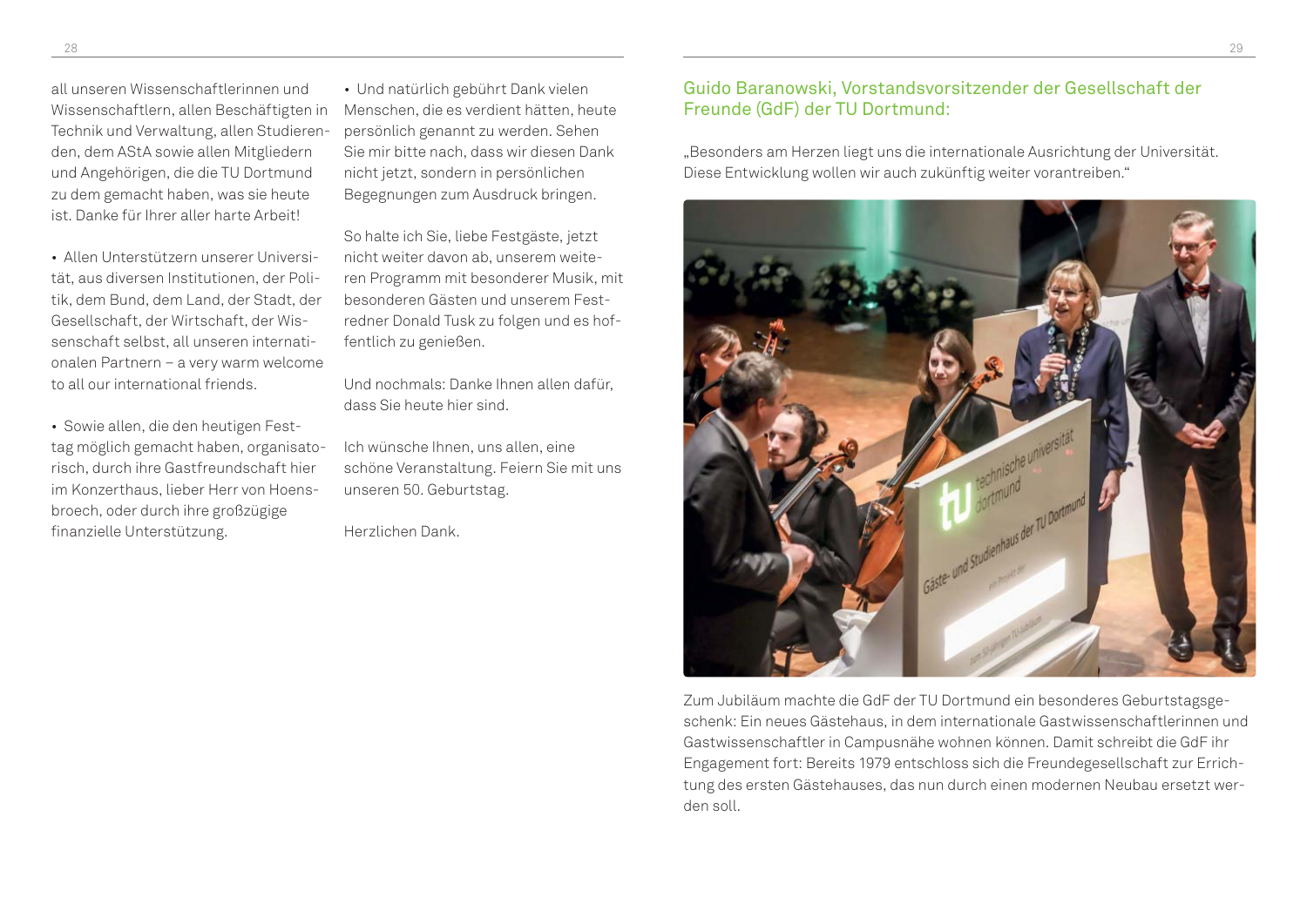#### Gratulationen zum Jubiläum

#### Anja Karliczek, Bundesministerin für Bildung und Forschung:

"Mir ist wichtig, dass Menschen erkennen können: Forschung und Innovationen helfen ihnen in ihrem Leben. Dann wächst Vertrauen in die Chancen, die durch neue Technologien entstehen. Das ist besonders bei Themen wie der Künstlichen Intelligenz von großer Bedeutung. An der TU Dortmund gibt es aus den vergangenen 50 Jahren zahlreiche gute Beispiele für gelungene Kommunikation und gelungenen Transfer. Etwa in den Forschungsfeldern Datenanalyse und Produktionstechnologie, aber auch in der schulischen und beruflichen Bildung. Ich wünsche mir, dass Sie auch in den kommenden 50 Jahren weiter so erfolgreich Mut zur Zukunft machen."

#### Armin Laschet, Ministerpräsident des Landes Nordrhein-Westfalen:

"Als die Technische Universität Dortmund gegründet wurde, bestimmten Kohle und Stahl den Takt im Revier. Nicht Bildung galt als damals entscheidender Rohstoff, sondern das 'schwarze Gold' unter der Erde. Heute ist die TU Dortmund ein zentraler Bestandteil des Wissenschafts- und Innovationslandes Nordrhein-Westfalen und zeigt eindrucksvoll: Hier wurde der Wandel erfolgreich geschafft. Darauf kann die TU Dortmund stolz sein."

#### Ullrich Sierau, Oberbürgermeister der Stadt Dortmund:

"Die TU Dortmund ist eine prägende Säule unserer Stadt. Sie gibt Dortmund ein jugendliches und kreatives Gesicht, aber auch internationales Flair. In den vergangenen Jahren hat sich Dortmund als Wissenschaftsstadt etabliert. Hier arbeiten Wissenschaft, Wirtschaft und Zivilgesellschaft Hand in Hand an der Zukunft unserer Stadt. Diese Entwicklung wäre ohne die bloße Existenz und gleichzeitig das außerordentliche Engagement der Universität nicht möglich gewesen."



 Beim Festakt sprachen: (v.l.) Guido Baranowski, Vorsitzender der Gesellschaft der Freunde der TU Dortmund, Ullrich Sierau, Oberbürgermeister der Stadt Dortmund, Donald Tusk, Präsident des Europäischen Rates, Prof. Ursula Gather, Rektorin der TU Dortmund, Armin Laschet, Ministerpräsident des Landes Nordrhein-Westfalen, Anja Karliczek, Bundesministerin für Bildung und Forschung.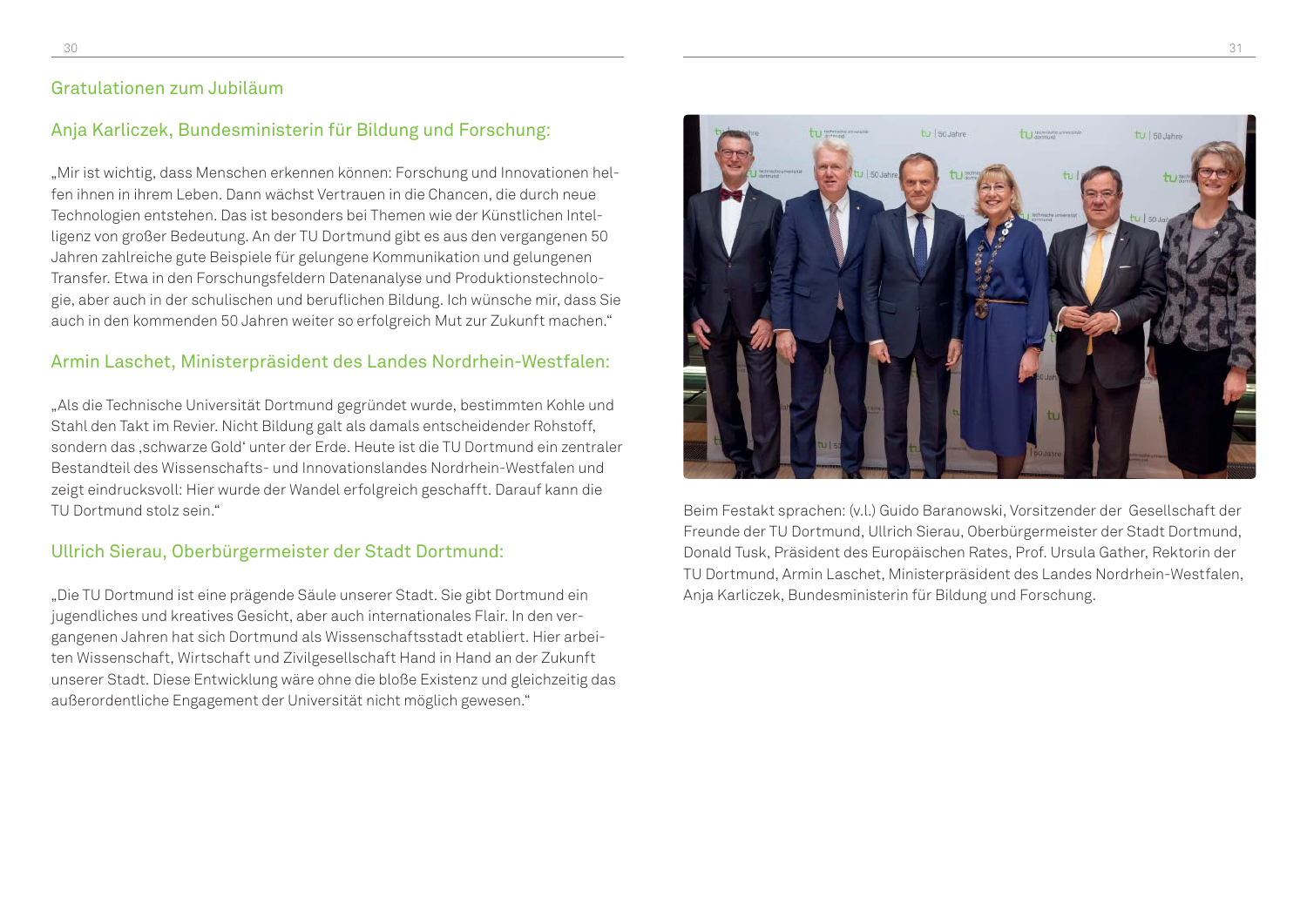#### Festrede von Donald Tusk, Präsident des Europäischen Rates

It is a great privilege to be able to say a few words in such an important moment for your community and in front of such a wonderful audience. I said, "your community", although of course, for a couple of hours now, I have the right and the honour to call it, "our community", as a freshly nominated doctor honoris causa of your – oh, excuse me – of our university. During that ceremony, I referred to the maxim of the first honorary doctor of the Technical University of Dortmund, president Johannes Rau: "To reconcile, not divide" and I said: "The European Union – the way I understand it – is founded on positive thinking and positive values. There would not be our Europe – and there will not be our Europe – without reconciliation, without solidarity and without mutual respect." And I added that "you don't need to graduate in engineering or architecture from the Technical University of Dortmund to understand that in politics, bridges are more important than walls, though we know how much easier and faster it is to raise a wall, than to build a bridge. I am convinced that this is the reason why you have taken the trouble of studying: to avoid the temptation of simplifying and cutting corners. That in the spiritual, but also the political dimension, you will always be builders of bridges, and not walls."

These words were inspired by the whole of my life's experience, in which – whether I wanted it, or not – politics was still present, together with its most dramatic symptoms and expressions. And everything began exactly on 16 December, 48 years ago, in my hometown of Gdańsk.

It was 1970, I was 13, when tragic events played out in front of my eyes. The police and the army opened fire on protesting workers. Many of them died, hundreds were wounded, many vehicles and buildings were burned, including tanks and the communist party headquarters. The streets of Gdańsk became a school of life, and a first lesson in politics, which I will never forget. I was very young, but I understood instinctively what was going on, and who was right; where good was, and where evil was; who was telling the truth, and who was telling lies. It was an unusually exciting lesson, filled with emotions, rage and hope, all at the same time.

It was then that I found out for the first time that those who are right don't always win. That lies and evil can triumph over truth and good. I fully identified with those beaten and humiliated. At the same time, I lived through these events as if they were some kind of holiday, the first big, adulthood adventure,

which briefly interrupted the terrifying monotony of the *status quo*.

Many years later, when – as a student – I organised the structures of illegal opposition to the communist rule, I noticed that the memory of those past events took on the characteristics of a myth, which heavily influenced the imaginations of the participants in our meetings. As a young historian, I was dealing at the time with the role of myths and legends in the Polish politics of the 1930s, and already back then I had no doubt that emotions, symbols, and simplifications motivate people much more than rational arguments and programmes. That they can be very useful, but also very dangerous, especially if mythologies begin to dominate in the public sphere. Ernst Cassirer wrote about this. According to him, the politicians of the Weimar Republic made a crucial mistake in being occupied only with improving the economic situation of the masses, tackling unemployment and inflation. At the same time, being sober thinking, rational individuals, they remained completely blind to the explosive force of political myths. This great mistake caused a catastrophe. When the political and intellectual elites of the German democracy began to notice what was at stake, when they began to understand the nature of the new political myths, it was already too late. They lost the battle before they realised that it had just started.

Let us return to my story. The legend of the December protest turned out to be a very effective founding myth of Solidarność. Before the movement was established, in the second half of the 1970s, we organised illegal demonstrations every 16 December, outside the Gdańsk shipyard. That is when I met Lech Wałęsa – no one knew back then that he himself would soon become a legend. Solidarność mobilised millions of people against the regime, who – despite realities such as the presence of the Soviet army – decided to act. They were guided by the eternal motto of Gdańsk: *nec temere, nec timide* – neither rashly, nor timidly. It was that synthesis of emotions and reason, synthesis of myth and plan, synthesis of symbols and pragmatism that brought victory.

Of course, not straight away. In the meantime, there was martial law in Poland and, again, the 16 December, 37 years ago, the communists again shot at workers and demonstrators. Nine coalminers on strike were killed by the police in Katowice. In Gdańsk, despite tanks in the streets and tear gas, despite the knowledge that authorities were shooting at people again, one hundred thousand demonstrators surrounded the shipyard and the monument for the victims of December 1970, in order to remember them, pray for them and lay flowers. Such was the force of the legend of December.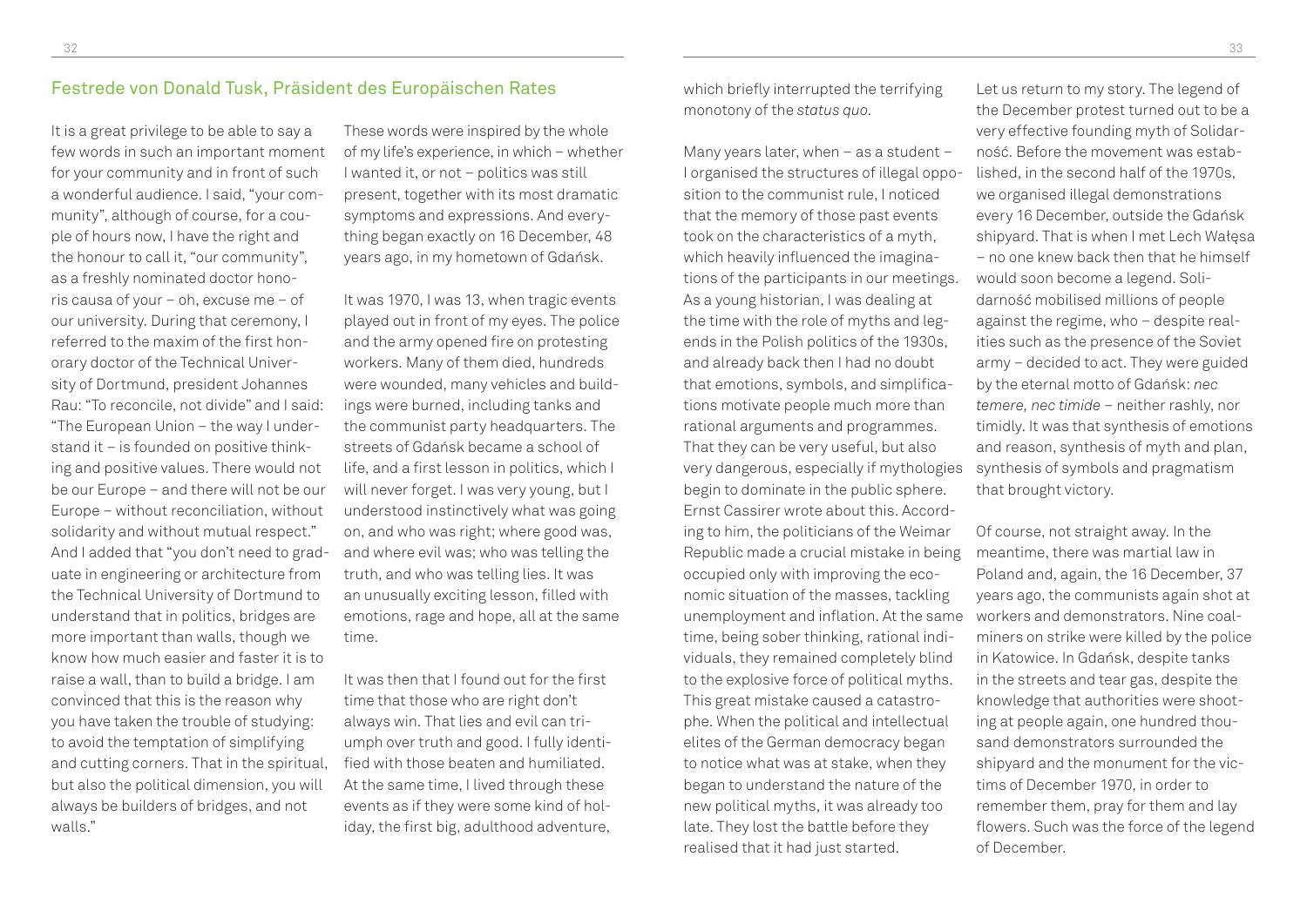People will not fight with full determination for procedures or abstract ideas. They will be ready to get involved in public affairs and sacrifice a lot only if emotions are sparked in them. They can be good or bad emotions. They can erupt in poor as well as rich countries. Money is important to people, but it is not everything.

Today in Europe, we are witnessing a wave of populist rhetoric with a xenophobic and authoritarian twist, both in old as well as new democracies. This trend is visible, regardless of the degree of wealth in societies, their culture and history. The crisis – in so many areas of western civilisation, including outside our continent – of classic liberal democracy, attacked and increasingly effectively weakened by various, leftist and – what is more common today – rightwing demagogues, stems not only from non-economic, but also non-rational sources. It reflects the force of myths and symbols which these demagogues uphold, using them to tempt masses of followers and disorientated citizens.

It comes the easier to them, the harder it is to distinguish between lies and the truth, between fake-news and news. It is here that the present-day Zeitgeist is expressed. The facts are losing against imagined concepts, experts and academics are losing against extremely astute demagogues, particularly in

cyber-space. Unfortunately, today it is they who have the power over emotions, even if the facts and arguments are against them.

Liberal democracy and the European Union – grand projects in the moral and practical dimension – are not able today to rouse such emotions or release feelings, as national myths do, myths brought up again at every opportunity. Cool persuasion, common sense, and even economic interests stand no chance in confrontation with passion.

Those are right, who stress that the need for myths is timeless. We cannot replace it with cold calculation. But, as not only my experience shows, myths and symbols don't have to serve a bad cause only. European democrats cannot surrender to fatalism, they cannot let emotions be weapons only in the hands of political charlatans. They have to stand up to them, also in the mythical symbolical sphere. If the only thing on our side is knowledge, and on their side – faith, we will lose. This is the first lesson I take from my Decembers.

The second is that the new generations will not accept the status quo forever, even if it is clearly better than the past, and even if they don't have ideas for a better future. One of the main reasons why I became a rebel in my youth was – as I mentioned already – an unbearable

sense of boredom. From time to time, people crave change more than comfort. For too long we have lived in times of *grand ennui, die große Langweile* as someone said, commenting on the protests of the French *gilets jaunes*, the yellow vests. We will not stop this desire by repeating our slogans about stabilisation. Taking risks, even without rational reasons, is the eternal right of the young. Whether it will be destructive or creative. depends to a large degree on the quality of the political leadership.

And this is the third lesson from my Decembers. Jacek Kuroń, one of the legendary leaders of the Polish democratic opposition, once said: "Don't burn down party committees, set up your own". The committee was the common name for the headquarters of the communist party. In 1970, such committees burned in Gdańsk, among other places, which gave the authorities a pretext for brutal repressions. As he led Solidarność, Lech Wałęsa always remembered this commandment. Politicians who take action unaware of what results it will bring, are always a big threat. On the centenary of the end of the First World War, it is worth reminding ourselves of the story of its beginning, with all those sleepwalkers in power, who – having the best intentions and a hopelessly weak imagination – led Europe to catastrophe. Max Weber wrote about the ethics of responsibility. Today, I would like to dedicate his words

to some of the contemporary leaders on both sides of the Atlantic, and in particular to the authors of Brexit.

Today we need leaders who understand that their role is not only having technocratic skill and the ability to stay in power. We need leaders who can use the potential of emotions to defend our fundamental values. Leaders, who not only understand the scale of the threats, but who can also prevent them. Herfried Münkler once wrote a fantastic essay, "Odysseus and Cassandra". Cassandra, who knew very well what would happen, who warned everyone against the impending catastrophe, but no one listened to her. Today, we have many politicians and intellectuals who feel comfortable in the role of fore-warners, as prophetic as Cassandra, and equally helpless. And there are so few Odysseuses, smart (that's how Homer described Odysseus), efficient, and when it is necessary – ruthless, and capable of sacrifices. Odysseus, practical to the extreme, understands the meaning of symbols and irrational elements in politics. A few weeks before the construction of the great horse – writes Münkler – Odysseus gets into Troy through the cloaca. Disguised as a beggar, stinking of excrement, together with Diomedes, he steals the statue of Pallas Athena, in order to deprive Troy of the last remains of divine protection. As the seer Helenus foretold Odysseus earlier, the city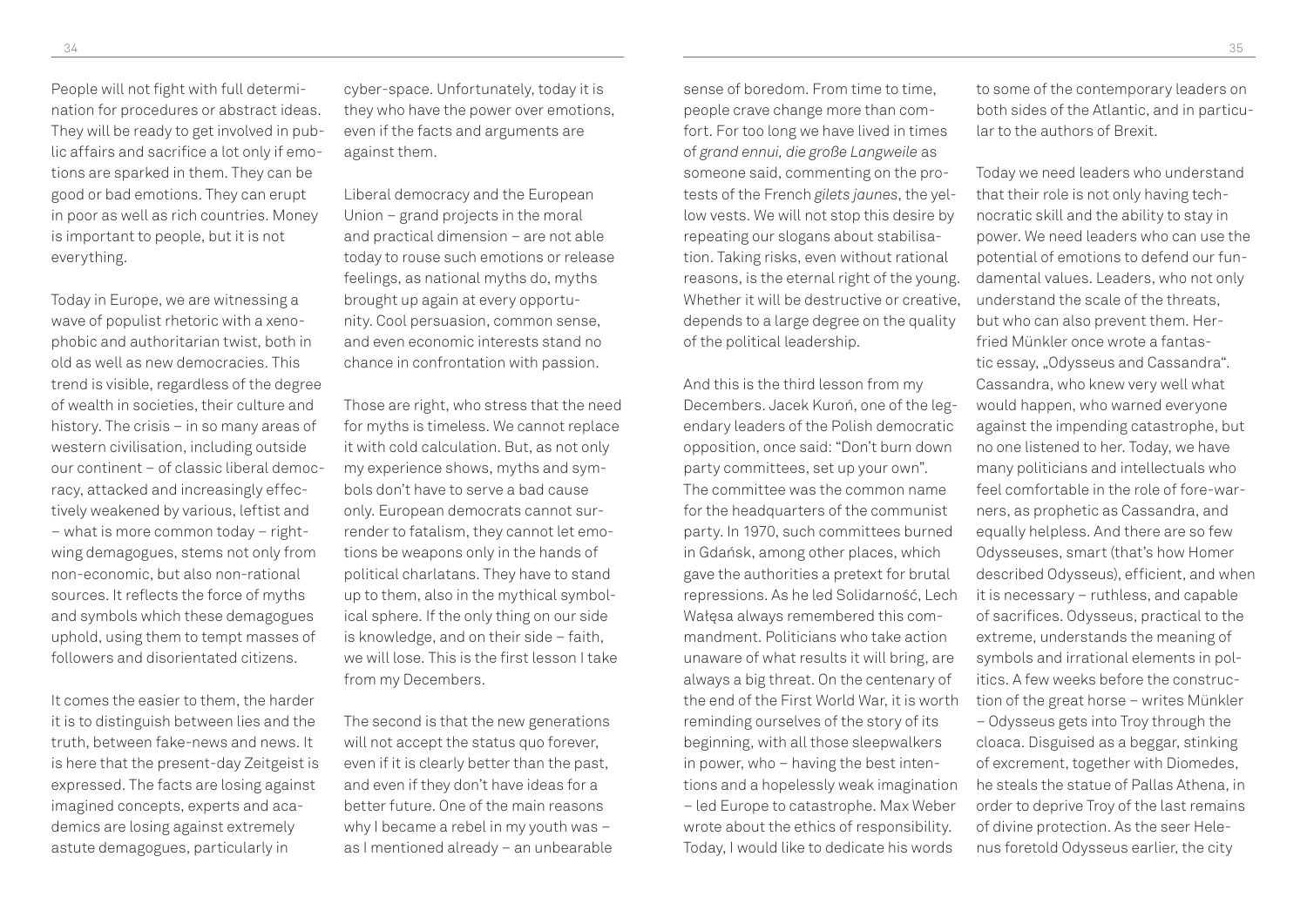can be conquered only when the statue disappears. Let us listen, therefore, to Cassandras, but choose Odysseuses as leaders.

The fourth lesson from my Decembers – the most important to me personally – is the experience of violence, lies and lawlessness. An experience known by all those who have lived in places where undemocratic powers are beyond any control. Where you can beat and kill a man without any reason, where lies become omnipresent, where rights apply only to those in power, while citizens have only obligations.

That is why, when today I hear European politicians, who wipe out all the tradition of liberal democracy, for whom human rights, minority rights, government within the law, the precedence of the constitution over the will of rulers, and free media are empty slogans, I loudly say: no. Because I know what these principles mean, remembering still what life is like for a man deprived of rights, who is at the mercy – or lack of mercy – of those in power.

Europe is the best place on Earth, and the European Union is the best political invention in our history – as long as we stand by these principles. That's what my heart and mind tell me, my knowledge and my faith. And being with you here today, I know that I am not alone. Thank you.

#### Impressum & Bildnachweis

Herausgeber: Technische Universität Dortmund, Referat Hochschulkommunikation, 44221 Dortmund

Realisation: IT & Medien Centrum, Referat Hochschulkommunikation, TU Dortmund

Druck: Koffler DruckManagement GmbH Erscheinungsdatum: Januar 2019 Kontakt: presse@tu-dortmund.de

> Titelfoto: Oliver Schaper Fotos: Lutz Kampert